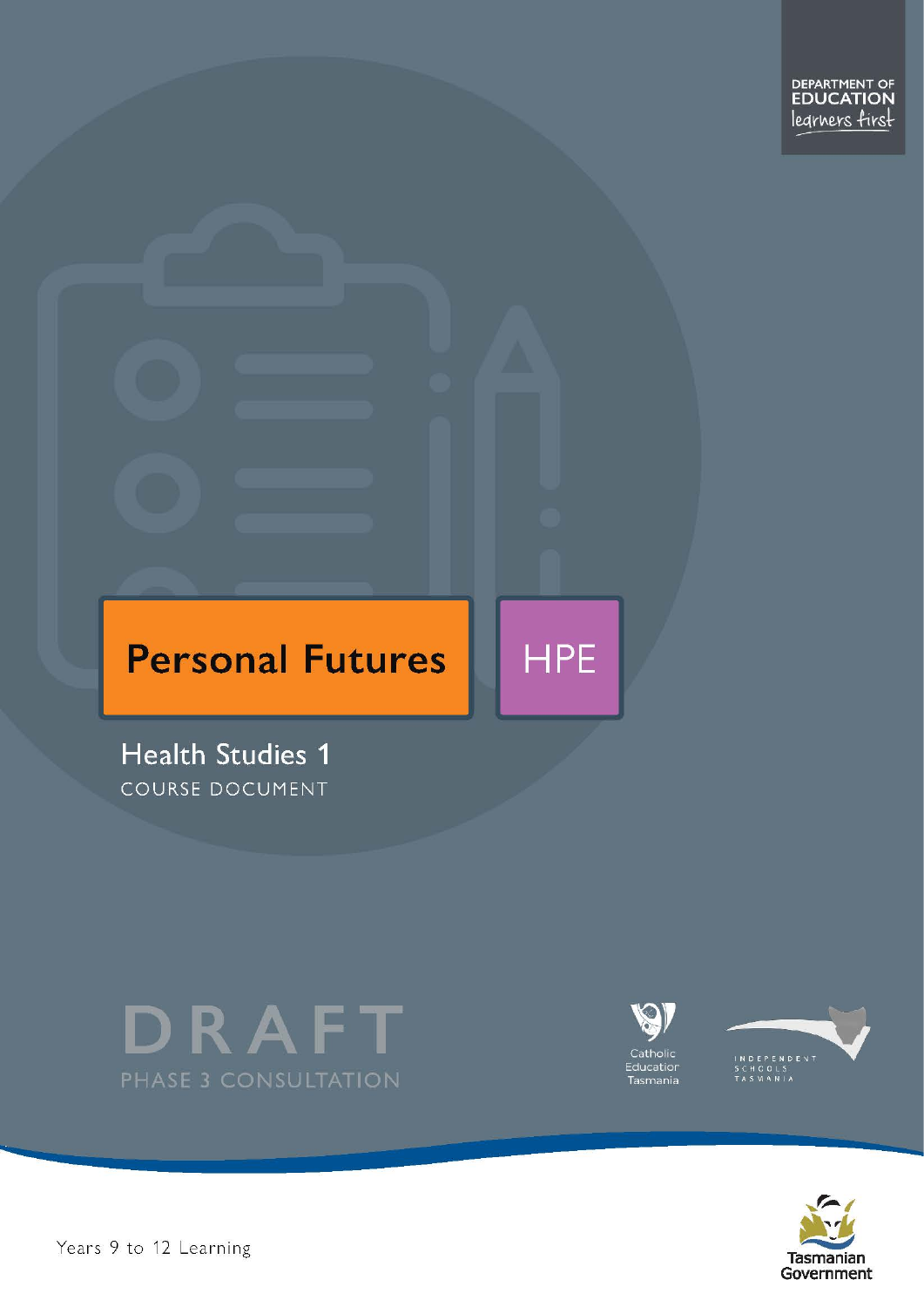# Table of Contents

Phase 3 Consultation Draft Published: March 2021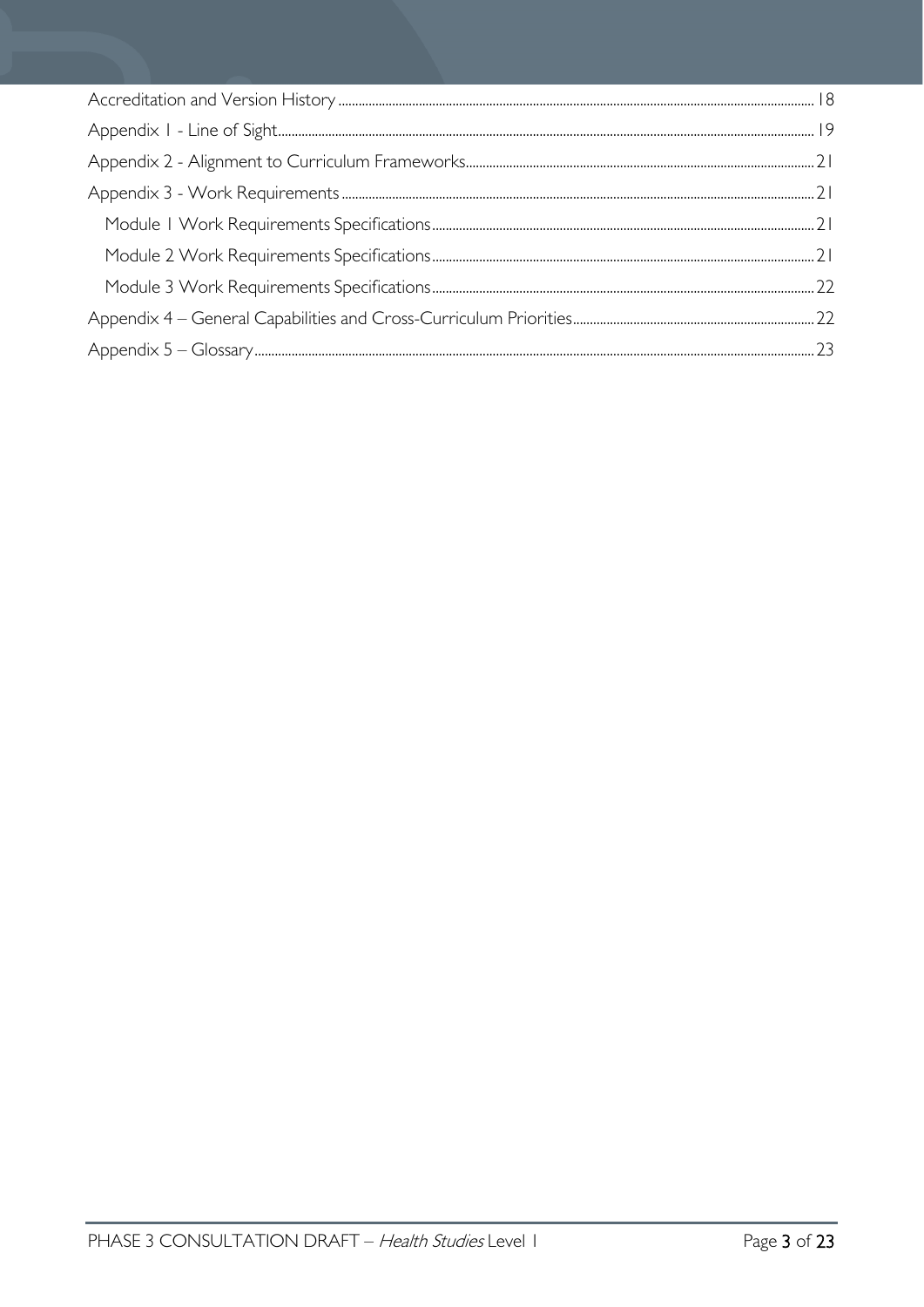# <span id="page-3-0"></span>Health Studies, 150 hours – Level 1

This course is the Level 1 component of the Health Studies program.

### <span id="page-3-1"></span>Aims

The purpose of Years 9 to 12 [Education](https://publicdocumentcentre.education.tas.gov.au/library/Shared%20Documents/Years-9-to-12-Education-Framework.pdf) is to enable all students to achieve their potential through Years 9 to 12 and beyond in further study, training or employment.

Years 9 to 12 Education enables: Personal Empowerment, Cultural Transmission, Preparation for Citizenship and Preparation for Work.

This course supports the principles of Access, Agency, Excellence, Balance, Support and Achievement as part of a range of programs that enables students to access a diverse and highly flexible range of learning opportunities suited to their level of readiness, interests and aspirations.

Courses aligned to the Years 9 to 12 Curriculum [Framework](https://publicdocumentcentre.education.tas.gov.au/library/Shared%20Documents/Education%209-12%20Frameworks%20A3%20WEB%20POSTER.pdf) belong to one of the five focus areas of Discipline-based Study, Transdisciplinary Projects, Professional Studies, Work-based Learning and Personal Futures.

Health Studies Level L is a Personal Futures course.

## <span id="page-3-2"></span>Focus Area – Personal Futures

Personal Futures courses prepare students to be independent young adults, able to lead healthy, fulfilled and balanced lives. Learning is highly personalised. Students develop strategies to optimise learning, make decisions, solve problems, set career and life goals, and pursue areas of strong personal interest. Personal Futures supports students to develop the required knowledge, skills and understandings to make informed choices that enhance their own and others' health and wellbeing. The inclusion of Personal Futures as a focus area responds to a range of contemporary research findings highlighting the importance of students having broad educational goals that include individual and collective wellbeing and opportunities for student agency as they navigate a complex and uncertain world.

Personal Futures courses have three key features that guide teaching and learning

- theory and dialogue
- informed action
- reflection and dialogue.

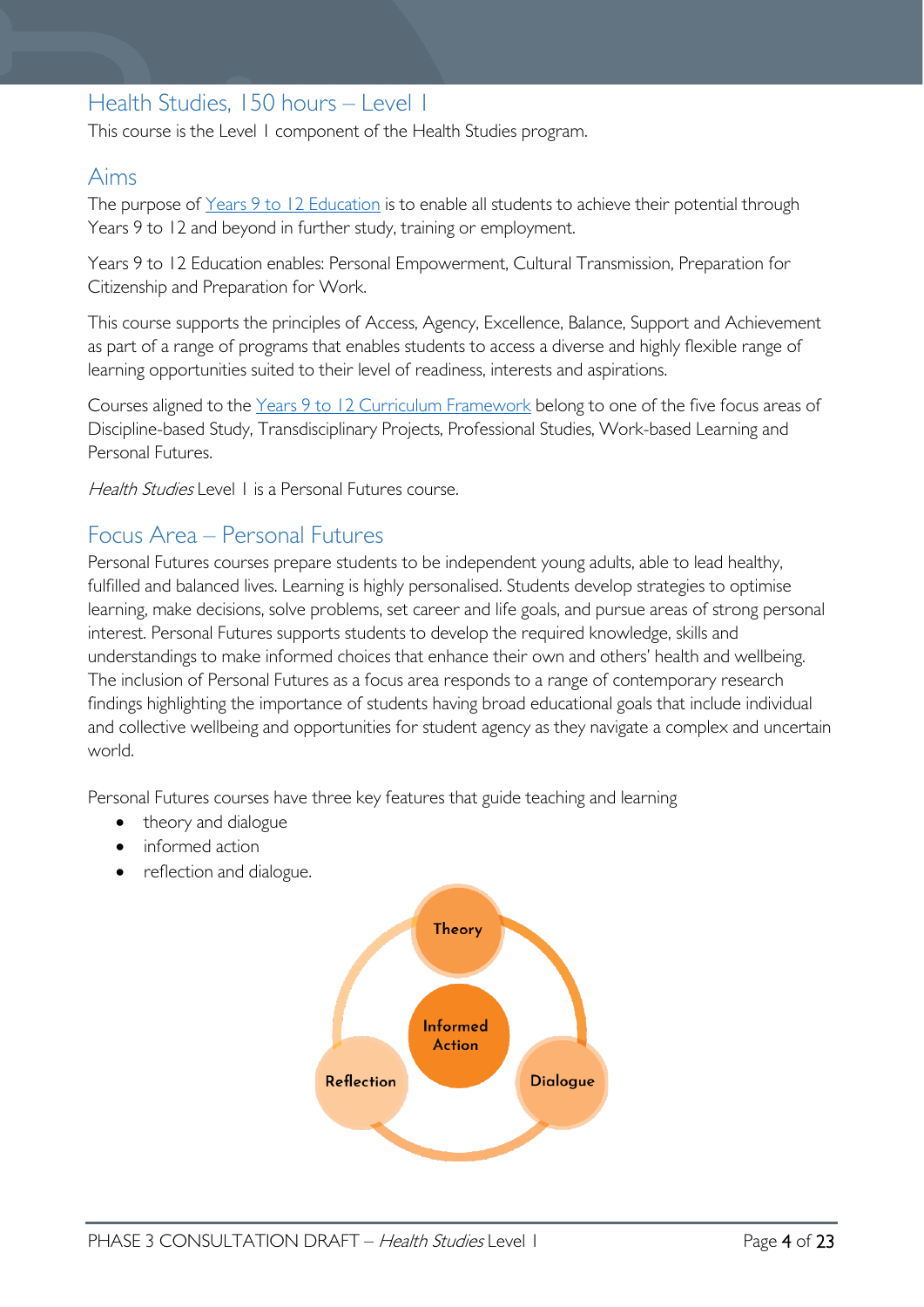In this course learners will do this by:

- ongoing development and refinement of personal views, skills and ideas using the Personal Futures praxis model
- exploring topics and building on existing knowledge through sharing theory, opinions, and research about specific health issues
- individual and group reflection along with regular dialogue and discussion to build understanding and organised thinking
- learning by doing and responding through informed actions
- building connections across health concepts and factors
- developing awareness of personal, peer, and community perspectives

### <span id="page-4-0"></span>Rationale

The Health group of courses provide opportunities for learners to consider their impact on others, review their personal values and decisions, and their role and capacity to contribute to the wider community.  

Health Studies Level 1 provides an opportunity for learners to connect and explore a broad range of health concepts with an approach centering on building personal knowledge, skills and understanding through application and individual reflection around their own context whilst considering wider impacts on community health. It supports learners in developing responsibility and capacity for managing their personal health, for considering and supporting positive health management in others and it also provides a platform for those who may interested in progressing to further study of Health group courses at Levels 2 and 3.

Health Studies Level / aims to develop awareness and skills in relation to:

- recognising and dealing with issues, communication and choices related to personal health and wellbeing
- developing resilience through building risk awareness, coping strategies and protective behaviours
- managing lifestyle choices impacting personal health and wellbeing, safety, hygiene and diet
- awareness and access to information, support agencies, and community health support.
- monitoring and managing mental health, social connection, active lifestyles, and relationships

# <span id="page-4-1"></span>Integration of General Capabilities and Cross-Curriculum Priorities

The general capabilities addressed specifically in this course are:

- Critical and creative thinking  $\mathbb{C}$
- Ethical understanding  $\pm$
- Information and communication technology capability  $\cdot\overline{\cdot}$
- Intercultural understanding  $\frac{c_3}{ }$
- Literacy  $\blacksquare$
- Numeracy
- Personal and social capability

The cross-curriculum priorities are enabled through this course are:

- Aboriginal and Torres Strait Islander Histories and Cultures  $\mathscr W$
- Asia and Australia's Engagement with Asia **MA**
- Sustainability  $\triangleleft$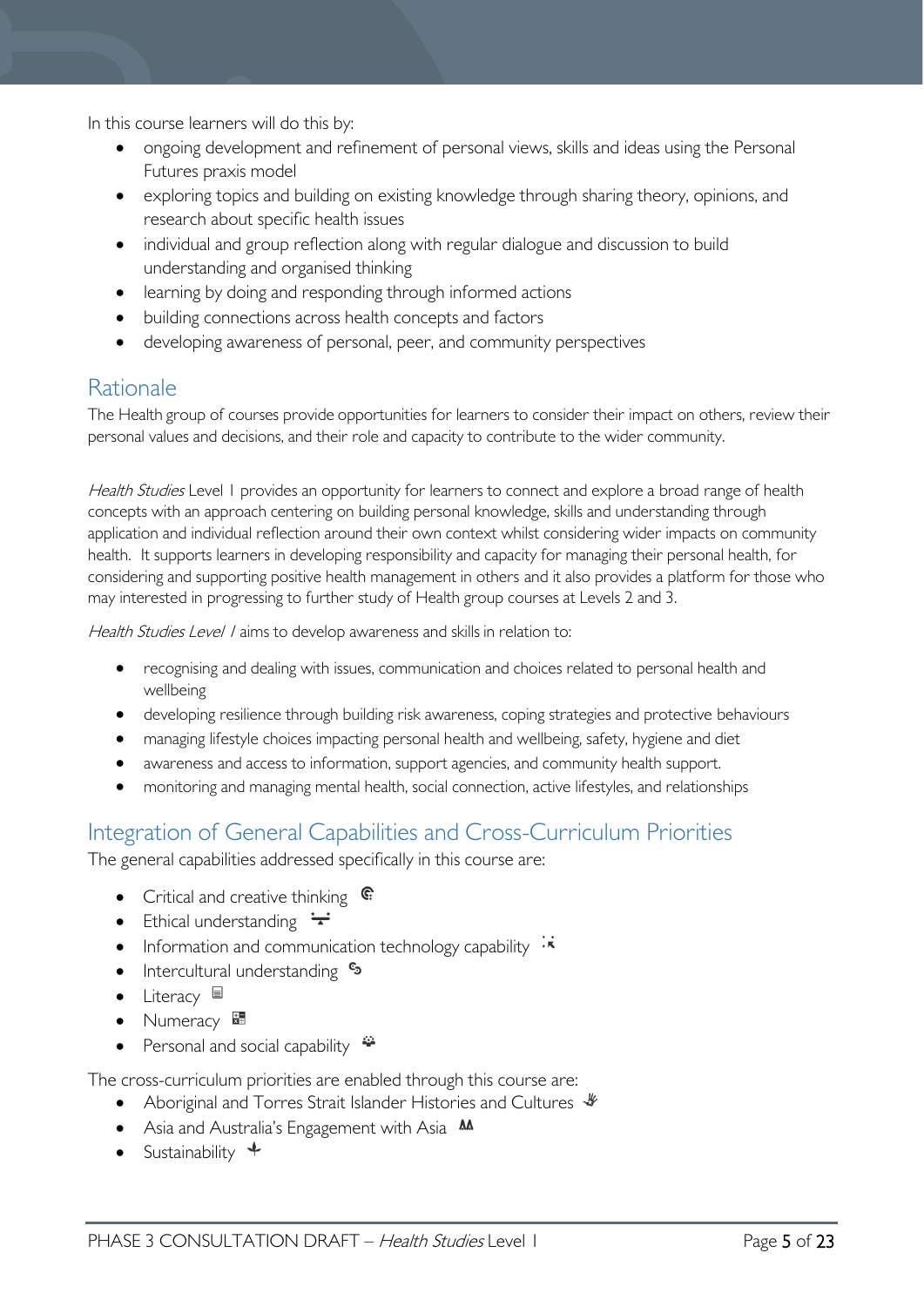### <span id="page-5-0"></span>Course Description

Health Studies Level / allows learners to connect and explore a broad range of health concepts. The course builds personal knowledge, skills and understanding through discussion and reflection. It also examines the wider impacts of community health issues. It supports learners to develop responsibility for managing personal health and capacity to support positive health management in others. This course also provides a platform for learners interested in progressing to other Health group courses at Levels 2 and 3.

Health Studies Level 1 aims to develop awareness and skills in relation to:

- recognising and dealing with health issues
- communication and choices about personal health and wellbeing
- developing resilience through building risk awareness, coping strategies and protective behaviours
- managing lifestyle choices impacting personal health and wellbeing, safety, hygiene and diet
- awareness and access to information, support agencies, and community health support.
- monitoring and managing mental health, social connection, active lifestyles, and relationships

### <span id="page-5-1"></span>Pathways

Health Studies Level 1 enables learning continuity from:

[Years 9-10 Australian Curriculum Health and Physical Education](https://www.australiancurriculum.edu.au/f-10-curriculum/health-and-physical-education/) and to companion courses Health Care Levels 2-3 and Health Studies Level 3.

## <span id="page-5-2"></span>Course Requirements

Providers and learners working within this course must remain mindful of potential sensitivity of many topics or issues. Considerations around expectations, mutual respect, privacy, trust and ethical behaviour should be reinforced and reflected in professional practices, mechanisms and delivery.

At Level 1 in *Health Studies* providers address fundamental knowledge and some specialist or technical knowledge. The primary focus is on exploring personal impacts and context before considering local, state, national and global perspectives.

Learning experiences generally lead to:

- learning through application
- reflection around personal opinions, experiences and context
- dialogue and connecting wider issues, actions, and opportunities involving community health.

# <span id="page-5-3"></span>Course Structure, Delivery and Progression

### <span id="page-5-4"></span>Structure

This course consists of three 50-hour modules.

Modules Available Core Module 1: Health of individuals Core Module 2: Community health Core Module 3: Health issues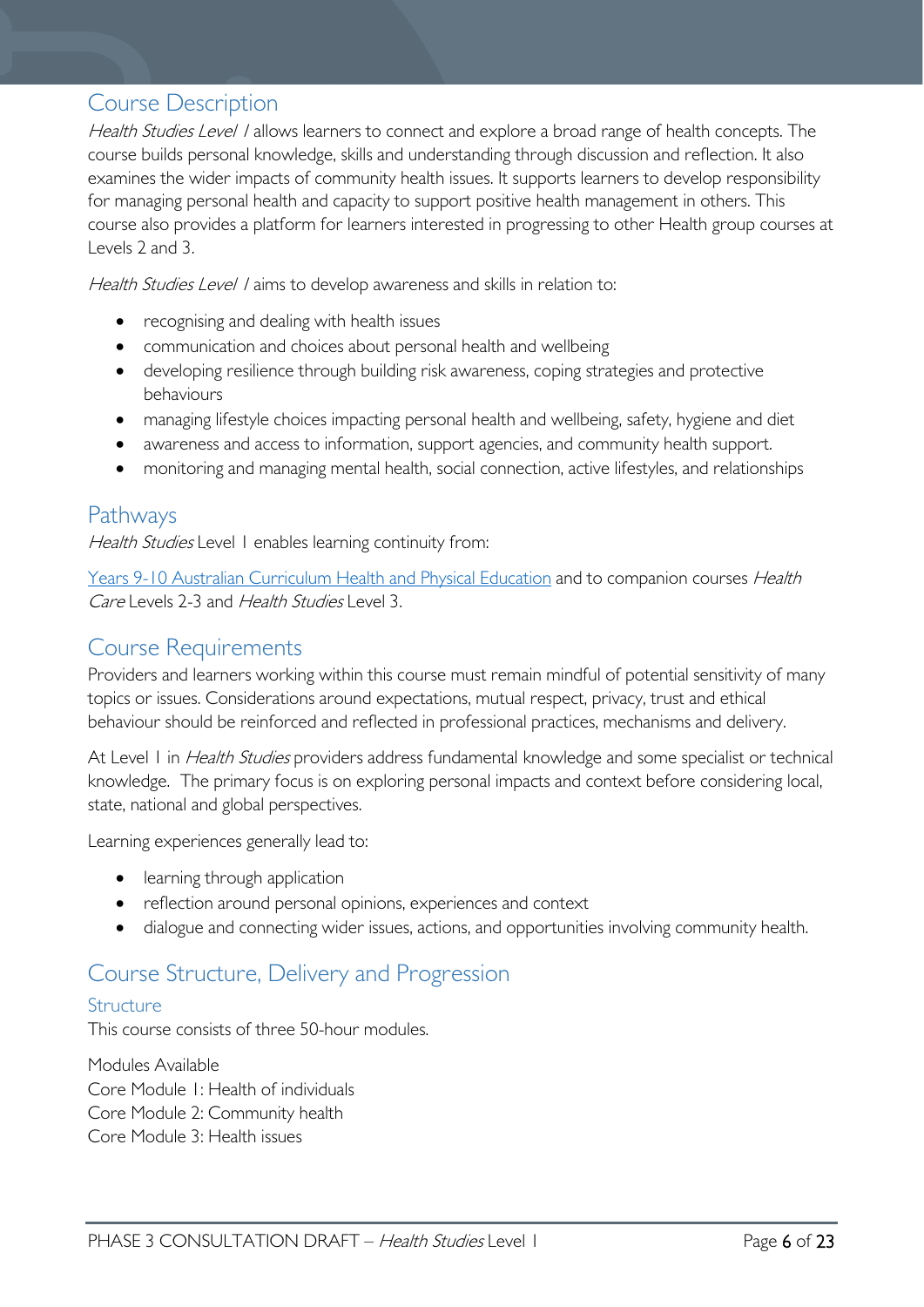

### <span id="page-6-0"></span>**Delivery**

There is no specific recommended delivery sequence for the modules

#### <span id="page-6-1"></span>Developmental Progression

Each module introduces and builds upon key ideas, concepts, skills, knowledge and understanding leading to a culminating performance of understanding reflected in the work requirements within each module.

## <span id="page-6-2"></span>Module 1 - Health of individuals

Learning experiences in Module 1 should have clear connections to personal wellbeing, self-awareness, personal fitness, and/or locating and accessing personal and community health support.

During delivery of Module 1 providers should ensure they include the following learning experiences:

- young adults and risk-taking behaviour (Group investigation and oral report)
- access to local recreational and sporting facilities (Journal resource digital register of venues/costs/opening hours/et. - follow-up: group findings review, dialogue and reflection.)

#### <span id="page-6-3"></span>Module 1 Learning Outcomes

On successful completion of this module, learners will be able to:

- 1. communicate effectively
- 2. apply inquiry and reflection skills
- 3. demonstrate personal and social capability
- 4. recognize and explain health literacy concepts

#### <span id="page-6-4"></span>Module 1 Content

Module 1 provides learners with opportunities to:

- examine and focus on health factors impacting personal wellbeing, self-awareness, personal fitness, and/or locating and accessing personal and community health support
- develop risk management and protective strategies to achieve and maintain personal health
- recognise behaviours that impact positively and negatively on health wellbeing
- discuss and reflect on a range of course related and topical health issues.

#### Key Knowledge and Concepts

Module 1 will address the following:

- identifying and/or examining issues impacting personal wellbeing
- making informed personal choices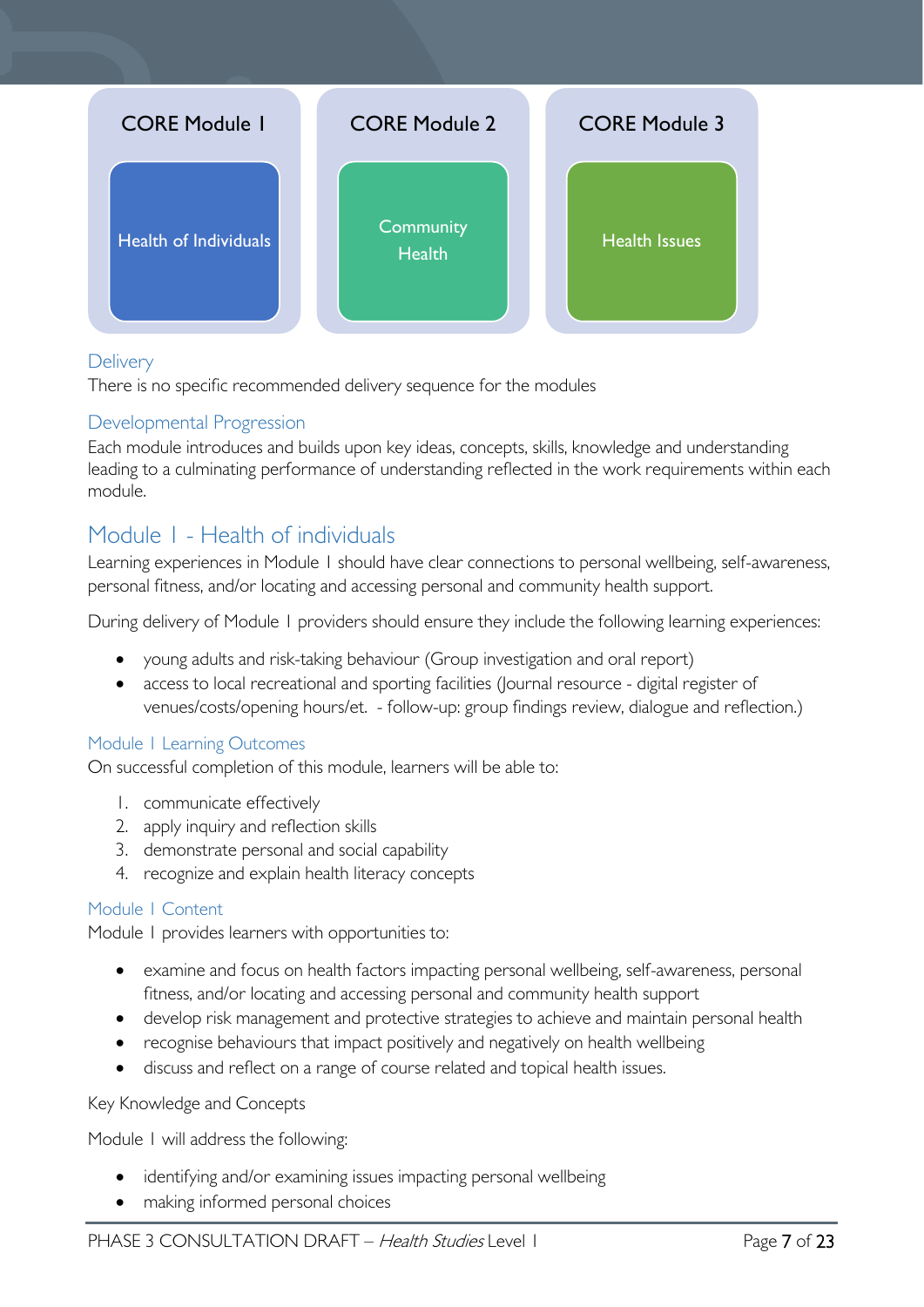- considering options and informed actions to support wellbeing of self and others
- locating and accessing community health and support agencies

#### Unit - Personal wellbeing (10-15 hours)

- risk-taking behaviours
- young adults and risk-taking investigation
- current health issues adolescent concerns
- personal grooming and hygiene
- undertaking basic daily hygiene practices
- personal safety
- relaxation

#### Unit - Self-awareness (15-20 hours)

- family/social background
- gender roles
- personality traits
- character strengths and weaknesses
- values and morals
- body image and self esteem
- engaging in positive self-talk
- verbal communication
- posture and body language
- social skills and personal space
- feelings and emotions
- stress management
- conflict resolution
- personal relationships
- journal activity: personal attributes profile (reflective task)

#### Unit - Personal fitness (10-15 hours)

- developing personal fitness and wellbeing
- practical fitness experiences
- engaging in healthy pursuits
- engaging in valuable leisure time pursuits
- engaging in a variety of physical activities
- accessing local recreational and sporting facilities
- exercise (benefits, types and methods)

#### Unit - Personal and community health support (10-15 hours)

- help within the education provider environment
- agencies available in the community
- engaging in classroom and community-based activities
- accessing and using community support services and agencies
- providing support for family and friends.
- resources, sites and contacts for accessing support services and agencies (digital product)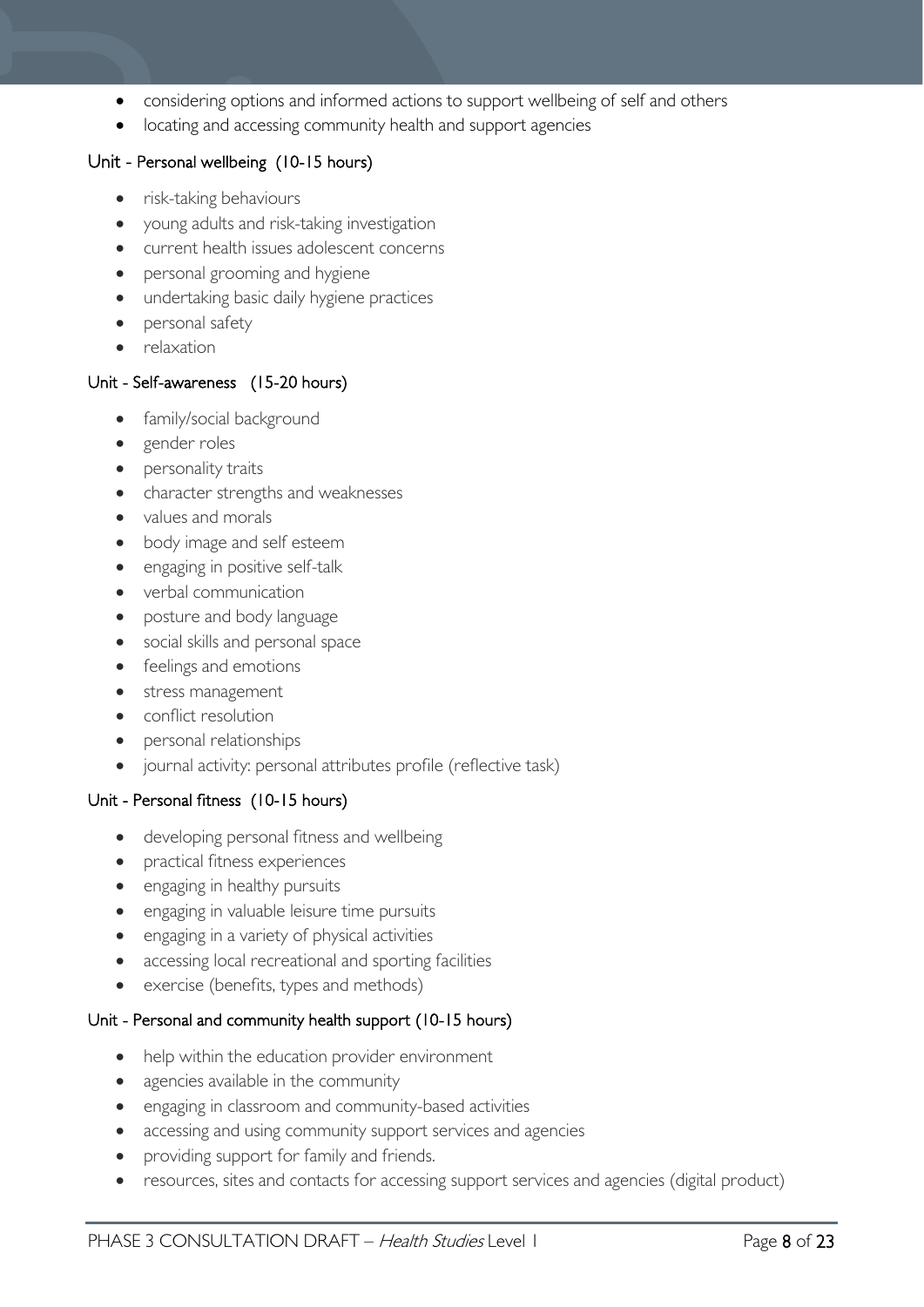#### Key Skills:

- appropriately communicating opinions, emotions and feelings in varying contexts
- accessing and using information related to personal and community health
- developing effective reflective practice and journal responses
- demonstrating personal and social capability when working individually and in groups
- recognising and dealing with issues, communication and choices related to personal health and wellbeing
- developing resilience through building risk awareness, coping strategies and protective behaviours
- developing awareness and access to information, support agencies, and community health support

#### <span id="page-8-0"></span>Module 1 Work Requirements

The work requirements of a course are processes, products or performances that provide a significant demonstration of achievement that is measurable against the course's standards. Work requirements need not be the sole form of assessment for a module.

This module includes one (1) product and one (1) folio as work requirements.

See Appendix 3 for summary of Work Requirement specifications for this course.

<span id="page-8-1"></span>Module 1 Assessment This module will assess criteria 1, 2, 3, 4.

## <span id="page-8-2"></span>Module 2 - Community health

Learning experiences in Module 2 should have clear connections to community health issues, social connection and relationships, active living, and/or lifestyle choices and management.

During delivery of Module 2 providers should ensure they include the following learning experiences:

#### Active living interview task

Learners are to interview people from different age groups on their past and current levels of activity, record and reflect on their findings and report back to the group

#### Journal task

• Personal lifestyle review and goal setting activity. Reflection and journal entry in digital format suitable for inclusion in the folio.

#### <span id="page-8-3"></span>Module 2 Learning Outcomes

On successful completion of this module, learners will be able to:

- 1. communicate effectively
- 2. apply inquiry and reflection skills
- 3. demonstrate personal and social capability
- 5. discuss and apply health understanding

#### <span id="page-8-4"></span>Module 2 Content

Module 2 provides learners with opportunities to:

examine and focus on health factors impacting community health issues, social connection and relationships, active living, and/or lifestyle choices and management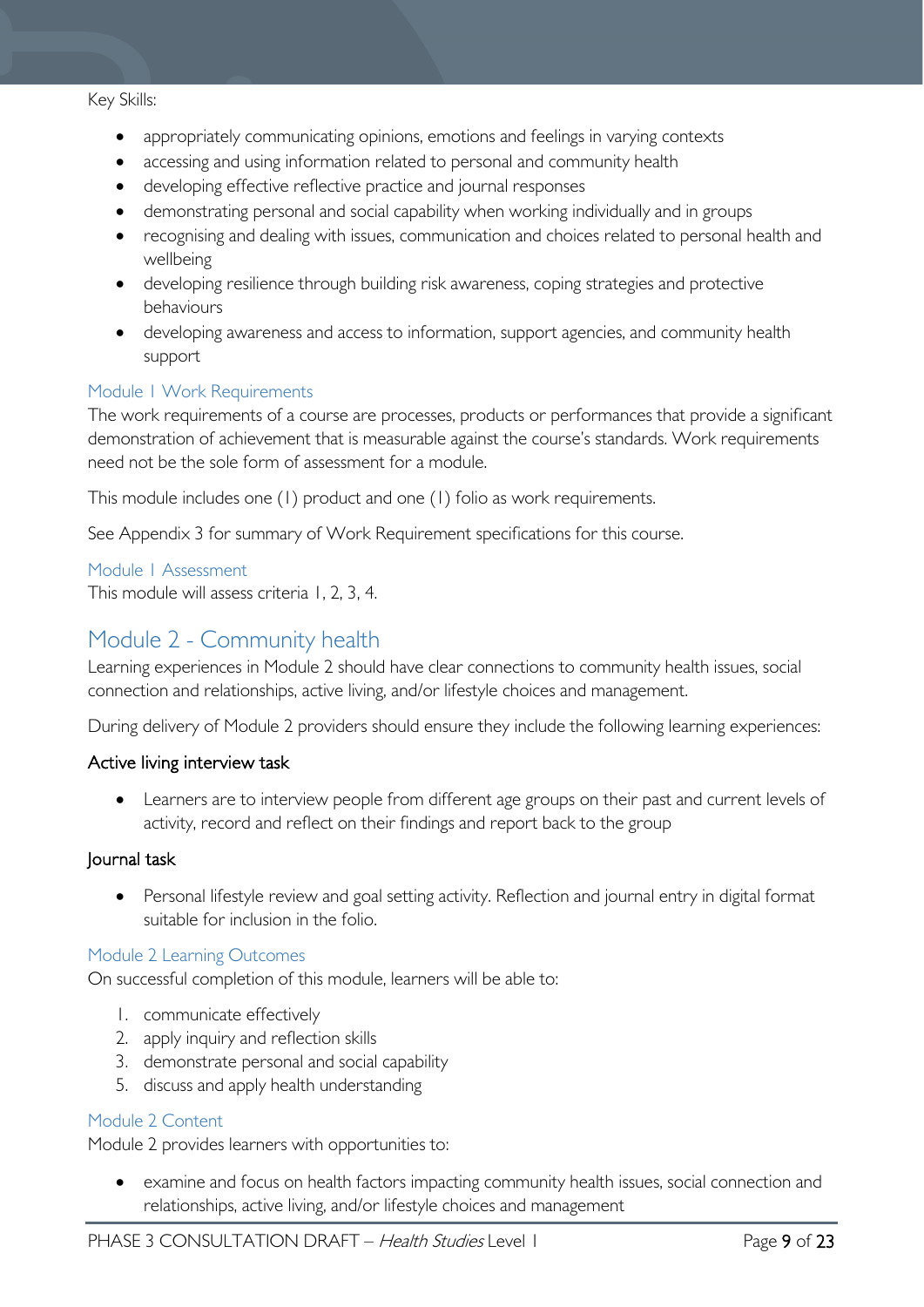- develop risk management and protective strategies to achieve and maintain personal health
- recognise behaviours that impact positively and negatively on health wellbeing
- discuss and reflect on a range of course related and topical health issues.

#### Key Knowledge and Concepts

Module 2 will address the following:

- identifying and/or examining issues impacting personal wellbeing
- making informed personal choices
- considering options and informed actions to support wellbeing of self and others
- locating and accessing community health and support agencies.

#### Unit - Community health issues (10-15 hours)

- Issues for young adults
- Reflective project negotiated health issue
- Developing awareness and support

#### Unit - Social connection and relationships (10-15 hours)

- Types and levels of relationships
- Personal relationships

#### Unit - Active living (10-15 hours)

- Tasmanian physical activity levels
- Inactivity consequences for health

#### Unit - Lifestyle choices and management (10-15 hours)

- Knowledge, skills and attitudes around risk
- Making positive lifestyle choices
- Adolescent lifestyle choices
- Lifestyle management
- Managing the influence of others

#### Key Skills:

- appropriately communicating opinions, emotions and feelings in varying contexts
- accessing and using information related to personal and community health
- developing effective reflective practice and journal responses
- demonstrating personal and social capability when working individually and in groups
- recognising and dealing with issues, communication and choices related to personal health and wellbeing
- developing resilience through building risk awareness, coping strategies and protective behaviours
- developing awareness and access to information, support agencies, and community health support.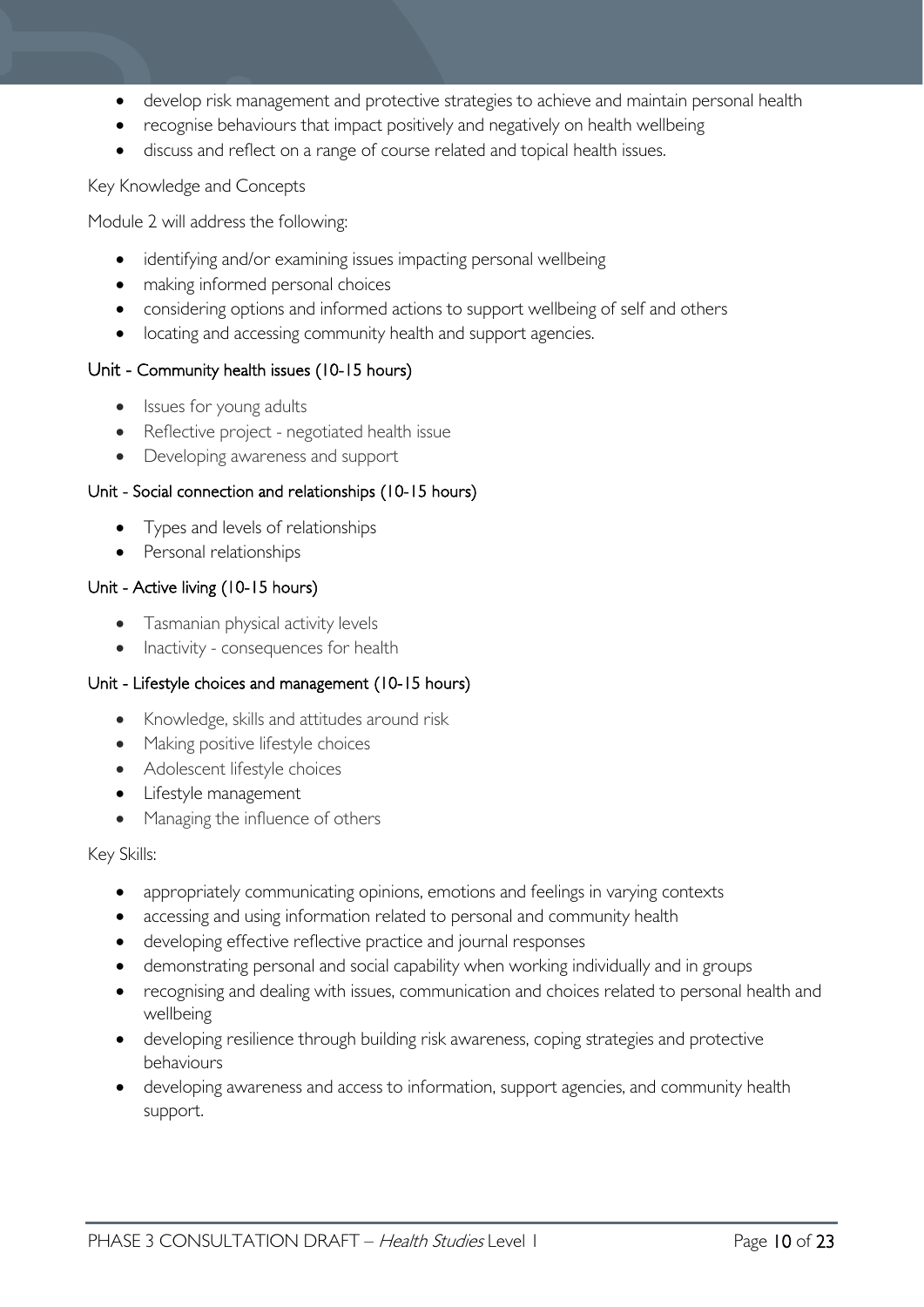#### <span id="page-10-0"></span>Module 2 Work Requirements

The work requirements of a course are processes, products or performances that provide a significant demonstration of achievement that is measurable against the course's standards. Work requirements need not be the sole form of assessment for a module.

This module includes one (1) reflective project and one (1) folio as work requirements.

See Appendix 3 for summary of Work Requirement specifications for this course.

#### <span id="page-10-1"></span>Module 2 Assessment

This module will assess criteria 1, 2, 3, 5.

### <span id="page-10-2"></span>Module 3 - Health issues

Learning experiences in Module 3 should have clear connections to change and resilience, diet and nutrition, mental health, and/or safety, accidents and first aid.

During delivery of Module 3 providers should ensure they include the following learning experiences:

- collaborative group project "Bouncing back" a digital resource bank (sites, clips, music, images) for journal inclusion
- group investigation and oral report myth busting, pros/cons, truths and dangers
- mental health resources and support guest speaker. This may include a real or virtual visit from a suitable counsellor, social worker, or organisation representative to outline the nature of their support role and share ways to access a range of suitable websites and resources
- First Aid scenarios session(s) converting theory to informed action, dialogue and reflection.

#### <span id="page-10-3"></span>Module 3 Learning Outcomes

On successful completion of this module, learners will be able to:

- 1. communicate effectively
- 2. apply inquiry and reflection skills
- 3. demonstrate personal and social capability
- 6. describe and choose health management approaches

#### <span id="page-10-4"></span>Module 3 Content

Module 3 provides learners with opportunities to:

- examine and focus on health factors impacting change and resilience, diet and nutrition, mental health, and/or safety, accidents and first aid
- develop risk management and protective strategies to achieve and maintain personal health
- recognise behaviours that impact positively and negatively on health wellbeing
- discuss and reflect on a range of course related and topical health issues.

Key Knowledge and Concepts

Module 3 will address the following:

- identifying and/or examining issues impacting personal wellbeing
- making informed personal choices
- considering options and informed actions to support wellbeing of self and others
- locating and accessing community health and support agencies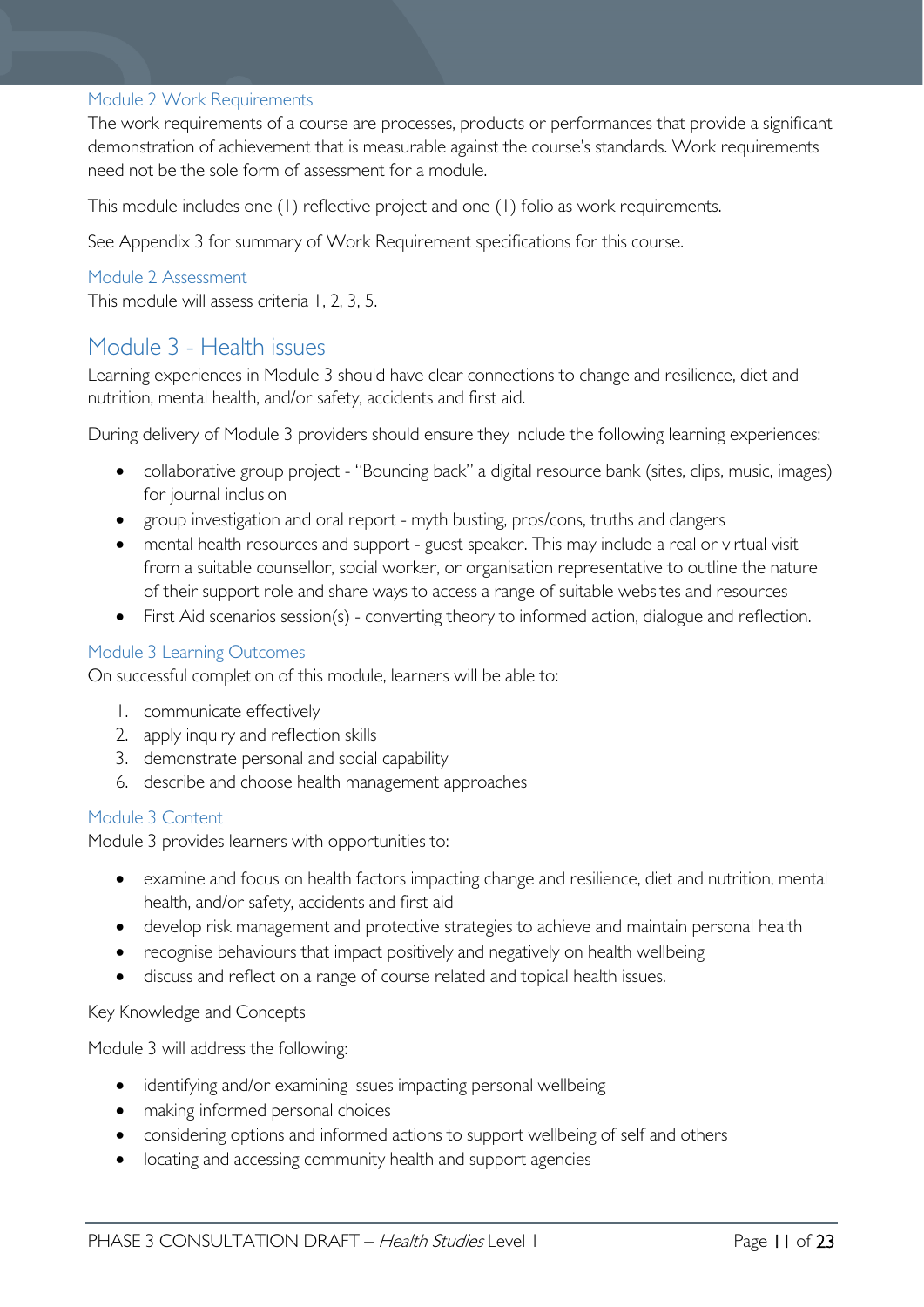#### Unit - Change and resilience (10-15 hours)

- defining change, transition and resilience
- life journey and typical transitions and changes
- choice in change yours, others, imposed, opportunities to impact implementation or timing
- exploring resilience personal reflection, sharing, inspiring case studies
- normal and healthy levels of resilience
- growth mindset and learning positives from challenges and setbacks
- perseverance and persistence
- dynamics of health and importance of developing resilience
- role model/example case study project
- coping skills and resilience
- collaborative group project "bouncing back"

#### Unit - Diet and nutrition (10-15 hours)

- healthy food pyramid/Healthy Eating Plate models
- major food groups
- junk food and take-away food
- fad dieting
- group investigation and oral report
- myth busting, pros/cons, truths and dangers
- energy intake and output
- adopting healthy eating initiatives (e.g., selecting healthy food choices)
- combating overeating and obesity

#### Unit - Mental health (10-15 hours)

- mental health versus mental illness a continuum
- staying mentally healthy
- signs of health
- benefits of mental health
- recognising signs of depression or anxiety
- Concerned? getting help for you or others
- Reflective project actions people can take to help build and stay mentally healthy

#### Unit - Safety, accidents and first aid (10-15 hours)

- the relationship between safety risk and prevention
- why accidents happen
- common accidents in the home
- hygiene, hazards and emergency Help
- elevated risk awareness
- basic first aid
- scenarios session(s) converting theory to informed action, dialogue and reflection
- safe people to be with consider extra learning/ qualifications you can do in this area (e.g. Provide First Aid, CPR, First Aid Certificate, Sports Trainer, etc.)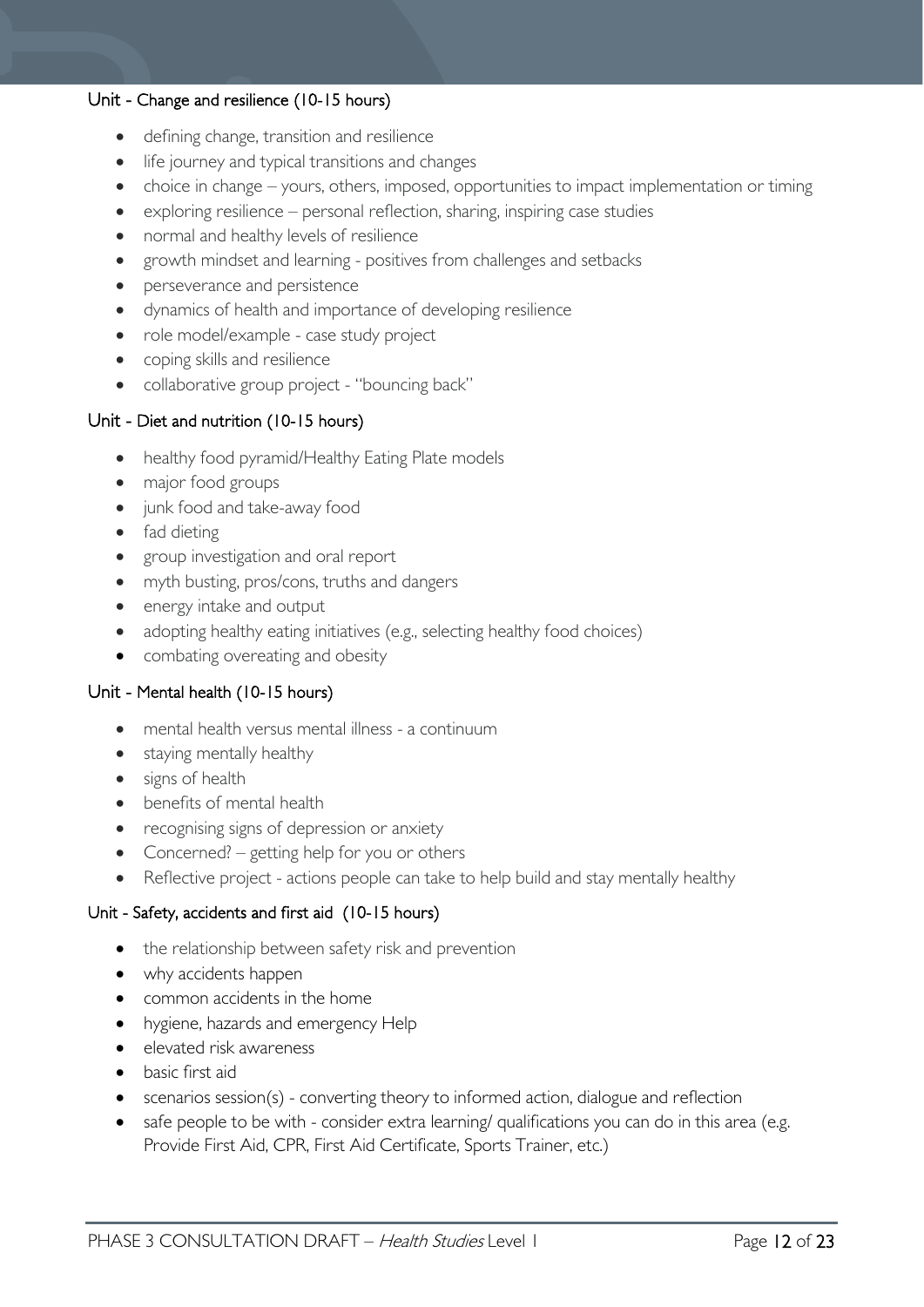#### Key Skills:

- appropriately communicating opinions, emotions and feelings in varying contexts
- accessing and using information related to personal and community health
- developing effective reflective practice and journal responses
- demonstrating personal and social capability when working individually and in groups
- recognising and dealing with issues, communication and choices related to personal health and wellbeing
- developing resilience through building risk awareness, coping strategies and protective behaviours
- developing awareness and access to information, support agencies, and community health support.

#### <span id="page-12-0"></span>Module 3 Work Requirements

The work requirements of a course are processes, products or performances that provide a significant demonstration of achievement that is measurable against the course's standards. Work requirements need not be the sole form of assessment for a module.

This module includes one (1) case study project and one (1) reflective task as work requirements.

See Appendix 3 for summary of Work Requirement specifications for this course.

<span id="page-12-1"></span>Module 3 Assessment This module will assess criteria 1, 2, 3, 6.

### <span id="page-12-2"></span>Assessment

Criterion-based assessment is a form of outcomes assessment that identifies the extent of learner achievement at an appropriate end-point of study. Although assessment – as part of the learning program – is continuous, much of it is formative, and is done to help learners identify what they need to do to attain the maximum benefit from their study of the course. Therefore, assessment for summative reporting to TASC will focus on what both teacher and learner understand to reflect endpoint achievement.

The standard of achievement each learner attains on each criterion is recorded as a rating 'A', 'B', or 'C', according to the outcomes specified in the standards section of the course.

A 't' notation must be used where a learner demonstrates any achievement against a criterion less than the standard specified for the 'C' rating.

A 'z' notation is to be used where a learner provides no evidence of achievement at all.

Internal assessment of all criteria will be made by the provider. Providers will report the learner's rating for each criterion to TASC.

|                      | Module I | Module 2 | Module 3 | Notes                                                                |
|----------------------|----------|----------|----------|----------------------------------------------------------------------|
| Criteria<br>Assessed | ,2,3,4   | 1,2,3,5  | 1,2,3,6  | Three common in all modules<br>and one focus criterion per<br>module |

#### <span id="page-12-3"></span>Criteria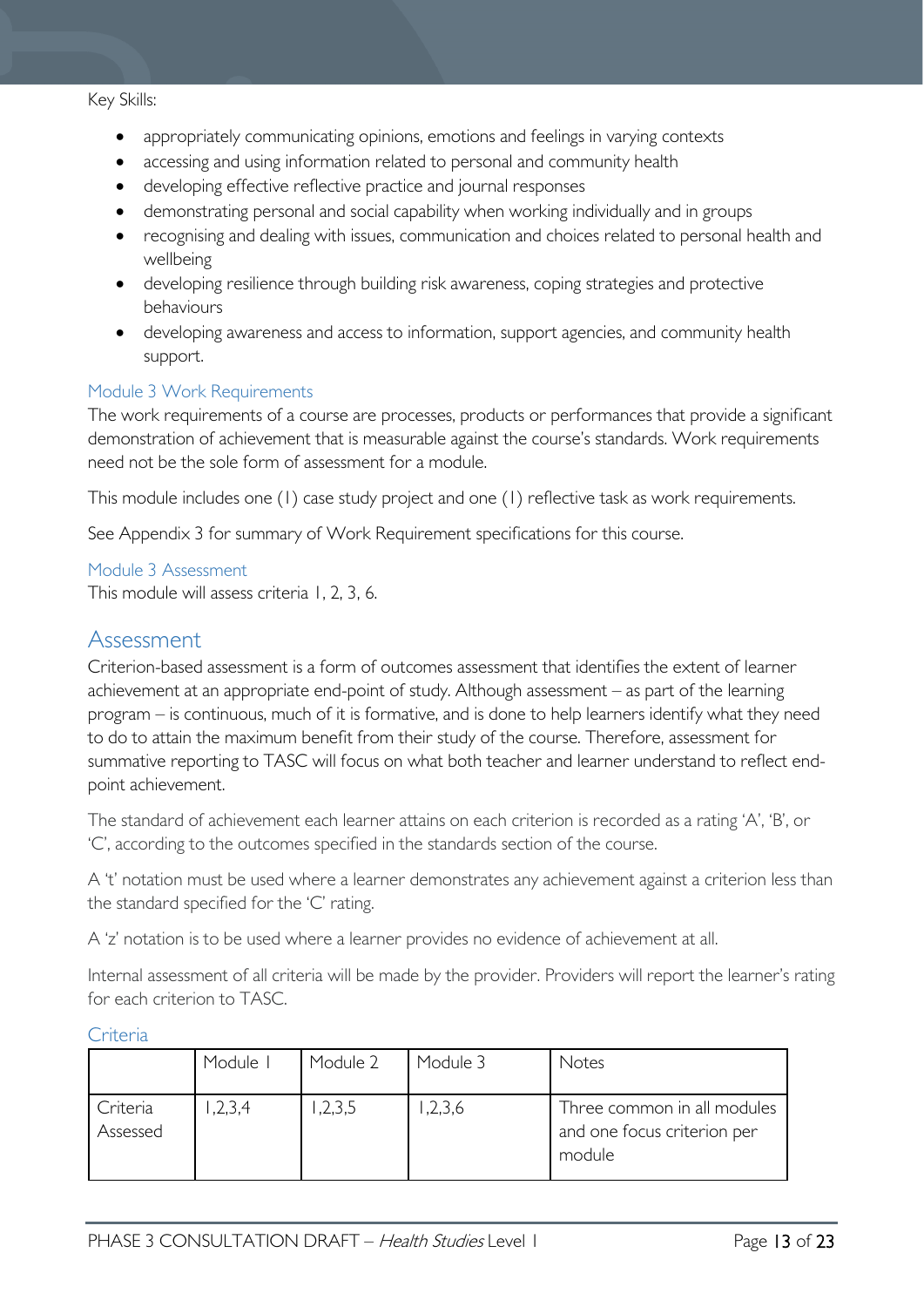The assessment for *Health Studies* Level I will be based on the degree to which the learner can:

- 1. communicate effectively
- 2. apply inquiry and reflection skills
- 3. demonstrate personal and social capability
- 4. recognize and explain health literacy concepts
- 5. discuss and apply health understanding
- 6. describe and choose health management approaches

### <span id="page-13-0"></span>**Standards**

Criterion 1: communicate effectively

| Rating C                        | Rating B                       | Rating A                         |  |
|---------------------------------|--------------------------------|----------------------------------|--|
| recognises and conveys meaning  | describes and conveys meaning  | comprehends and conveys          |  |
| of and about general health     | of and about general health    | meaning of and about general     |  |
| related information and         | related information and        | health related information and   |  |
| concepts                        | concepts                       | concepts                         |  |
| recognises and uses prescribed  | describes and uses prescribed  | describes and effectively uses   |  |
| communication modes             | communication modes            | prescribed communication         |  |
|                                 |                                | modes                            |  |
| identifies and uses fundamental | describes and uses fundamental | describes and appropriately uses |  |
| health area communication       | health area communication      | fundamental health area          |  |
| practices and conventions       | practices and conventions      | communication practices and      |  |
|                                 |                                | conventions                      |  |
| recognises and uses terminology | describes and uses terminology | describes and appropriately uses |  |
| commonly associated with the    | commonly associated with the   | terminology commonly             |  |
| health area.                    | health area.                   | associated with the health area. |  |

#### Criterion 2: apply inquiry and reflection skills

| Rating C                                                                                                                                               | Rating B                                                                                                                                                                                                                                                                              |                                                                                                                                                                                   |
|--------------------------------------------------------------------------------------------------------------------------------------------------------|---------------------------------------------------------------------------------------------------------------------------------------------------------------------------------------------------------------------------------------------------------------------------------------|-----------------------------------------------------------------------------------------------------------------------------------------------------------------------------------|
| uses research skills to source<br>information                                                                                                          | uses research skills to source<br>and gather information                                                                                                                                                                                                                              | uses research and critical inquiry<br>skills to gather information                                                                                                                |
| organises information logically.<br>Uses prescribed presentation<br>modes to share health<br>information                                               | organises information logically,<br>organises information logically,<br>considers source of information.<br>considers source of information.<br>Uses varied presentation modes<br>Uses prescribed presentation<br>modes to share health<br>to share health information<br>information |                                                                                                                                                                                   |
| considers relevance, and<br>accuracy of evidence and<br>information                                                                                    | considers relevance, range and<br>accuracy of evidence and<br>information                                                                                                                                                                                                             | considers relevance, currency,<br>range and accuracy of evidence<br>and information                                                                                               |
| demonstrates and uses logical<br>thinking, reflection and decision-<br>making skills to review personal<br>and local health issues and<br>information. | demonstrates and uses logical<br>thinking, reflection and decision-<br>making skills to effectively<br>review personal and local health<br>issues and information.                                                                                                                    | consistently demonstrates and<br>uses logical thinking, reflection<br>and decision-making skills to<br>effectively review personal and<br>local health issues and<br>information. |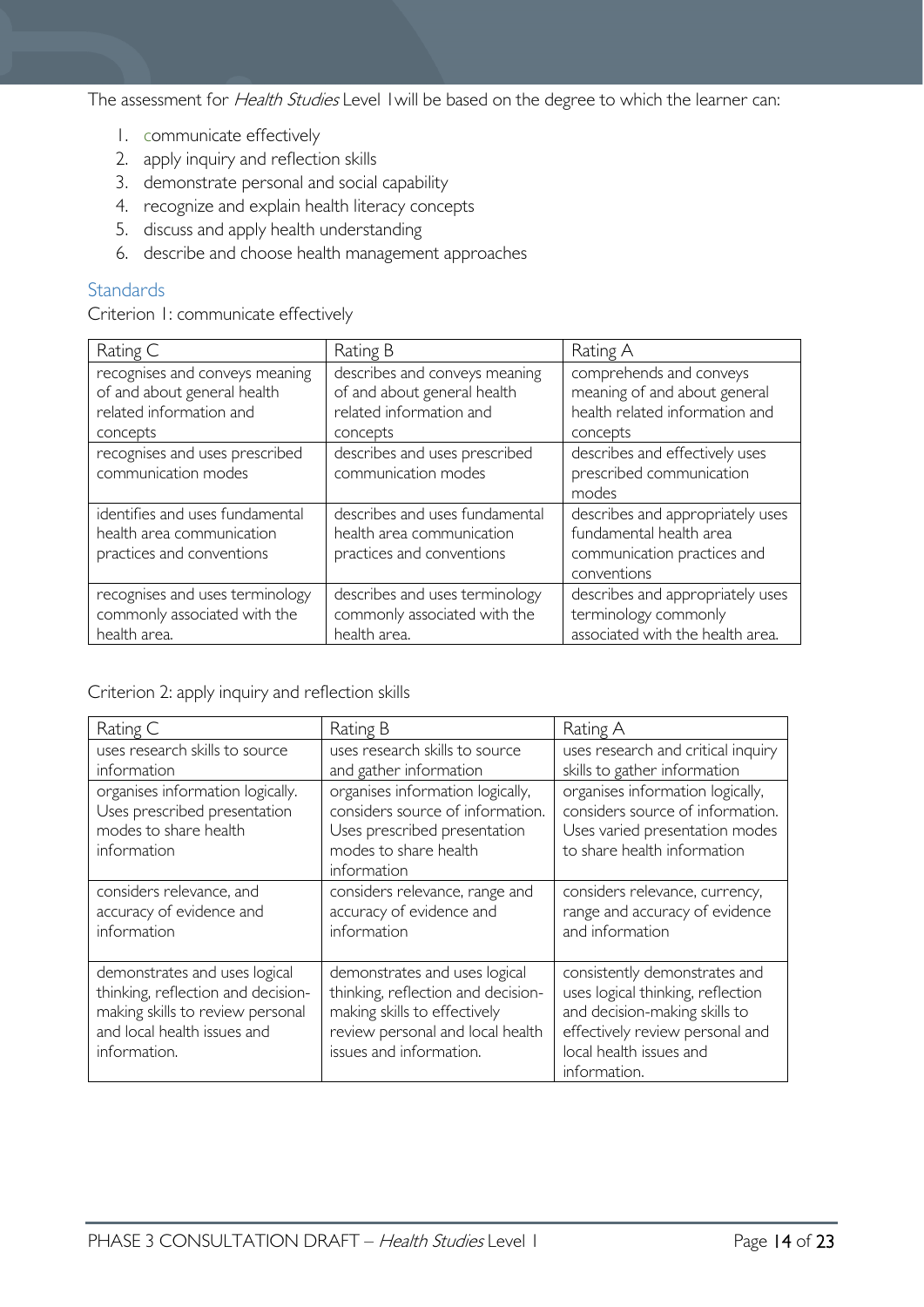Criterion 3: demonstrate personal and social capability

| Rating C                          | Rating B                          | Rating A                          |
|-----------------------------------|-----------------------------------|-----------------------------------|
| Self Management                   | Self Management                   | Self Management                   |
| identifies the influence of       | describes the influence of        | explains the influence of         |
| emotions on behaviour.            | emotions on behaviour and         | emotions on behaviour, learning   |
| identifies personal               | relationships                     | and relationships                 |
| behaviour patterns and            | identifies several personal       | describes a range of personal     |
| key learning goal                 | behaviour patterns and key        | behaviour patterns and learning   |
| identifies examples of self-      | learning goals                    | goals                             |
| discipline, ability to work       | describes examples of self-       | identifies and reflects on        |
| independently or show             | discipline, ability to work       | scenarios that demonstrate self-  |
| initiative                        | independently or show             | discipline, ability to work       |
|                                   | initiative                        |                                   |
| identify examples of confidence   |                                   | independently or show initiative  |
| and resilience                    | identify examples of confidence,  | describe examples of confidence,  |
|                                   | resilience and adaptability       | resilience or adaptability        |
| Self-Awareness                    | Self-Awareness                    | Self-Awareness                    |
| identifies personal strengths and | describes several personal        | identifies and describes several  |
| achievements                      | strengths and achievements        | personal strengths and            |
| recognises reflective practice    | recognises and uses prescribed    | achievements                      |
| identifies personal learning      | reflective practice               | describes examples of prescribed  |
| preferences and work habits       | describes personal learning       | reflective practice               |
|                                   | preferences and work habits       | identifies and describes personal |
|                                   |                                   | learning preferences and work     |
|                                   |                                   | habits                            |
|                                   |                                   |                                   |
| <b>Social Management</b>          | <b>Social Management</b>          | <b>Social Management</b>          |
| works collaboratively in a pair   | works collaboratively in groups   | works collaboratively in a groups |
| or group                          | identifies personal values when   | and teams                         |
| describes personal values when    | making choices and decisions      | describes personal values when    |
| making choices and decisions      | recognises multiple strategies to | making choices and decisions      |
| identifies an approach to         | negotiate and resolve conflict    | recognises common strategies to   |
| negotiate and resolve conflict    | describes leadership attributes   | negotiate and resolve conflict    |
| recognises leadership attributes  | recognise and use                 | identifies positive leadership    |
| demonstrate a positive action     | positive actions that help build  | attributes                        |
| to help build and maintain        | and maintain relationships        | describe and use positive actions |
| relationships                     |                                   | that help build and maintain      |
|                                   |                                   | relationships                     |
| <b>Social Awareness</b>           | <b>Social Awareness</b>           | <b>Social Awareness</b>           |
| recognises alternate              | describes alternate               | compares alternate perspectives   |
| perspectives                      |                                   |                                   |
|                                   | perspectives                      | considers ways to contribute to   |
| identifies ways to contribute to  | describes ways to contribute to   | community, civil society and care |
| community, civil society or care  | community, civil society or care  | for the environment               |
| for the environment               | for the environment               | explains problems needing         |
| identifies problems needing       | describes problems needing        | resolution                        |
| resolution                        | resolution                        | describes and categorises         |
| recognises there are different    | describes different types of      | different types of relationships  |
| types of relationships            | relationships                     | describe and apply actions that   |
| recognise actions that positively | describe actions that positively  | positively support a positive     |
| support a positive personal and   | support a positive personal and   | personal and cultural identity.   |
| cultural identity.                | cultural identity.                |                                   |
|                                   |                                   |                                   |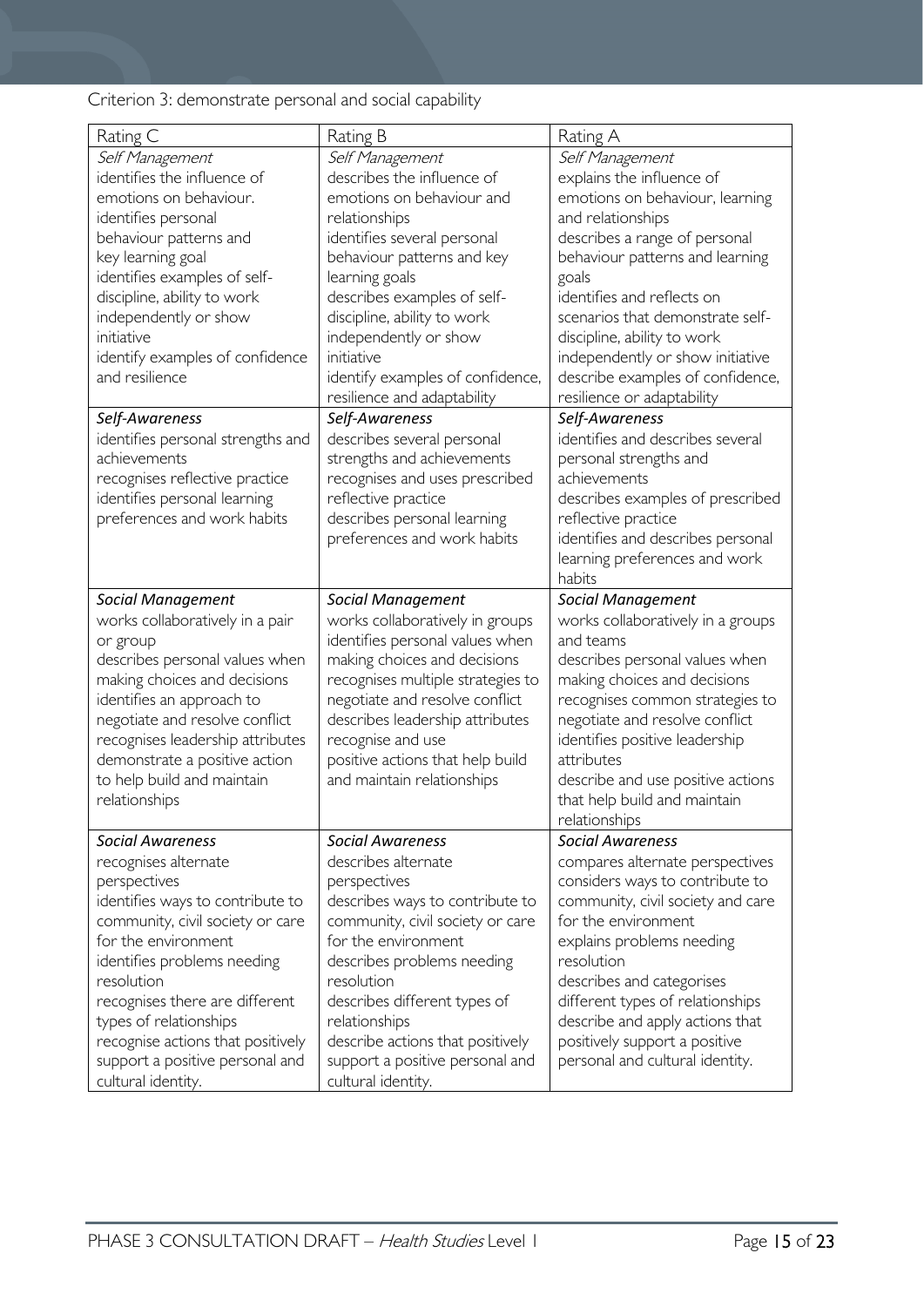Criterion 4: recognise and explain health literacy concepts

| Rating C                         | Rating B                         | Rating A                          |
|----------------------------------|----------------------------------|-----------------------------------|
| identify and examine methods     | examine and describe methods     | examine and explain methods       |
| and sources individuals use to   | and sources individuals use to   | and sources individuals use to    |
| access valid health information  | access valid health information  | access valid health information   |
|                                  |                                  |                                   |
| identify and examine practices   | examine and describe practices   | examine and explain practices     |
| and systems used to source valid | and systems used to source valid | and systems used to source valid  |
| health information               | health information               | health information                |
| identify and examine             | examine and describe             | examine and explain approaches    |
| approaches and strategies        | approaches and strategies        | and strategies individuals use to |
| individuals use to appraise and  | individuals use to appraise and  | appraise and use information,     |
| use information, products and    | use information, products and    | products and services to          |
| services to enhance positive     | services to enhance positive     | enhance positive health           |
| health behaviours                | health behaviours                | behaviours                        |
| identify and examine strategies  | examine and describe strategies  | examine and explain strategies    |
| and systems used to assess and   | and systems used to assess and   | and systems used to assess and    |
| apply information to make        | apply information to make        | apply information to make         |
| effective health decisions.      | effective health decisions.      | effective health decisions.       |

Criterion 5: discuss and apply health understanding

| Rating C                                                                                                                                                                                                                                                                                                    | Rating B                                                                                                                                                                             | Rating A                                                                                                                                                                            |
|-------------------------------------------------------------------------------------------------------------------------------------------------------------------------------------------------------------------------------------------------------------------------------------------------------------|--------------------------------------------------------------------------------------------------------------------------------------------------------------------------------------|-------------------------------------------------------------------------------------------------------------------------------------------------------------------------------------|
| recognise and discuss strategies<br>for monitoring indicators of<br>personal health status                                                                                                                                                                                                                  | describe and discuss strategies<br>for monitoring indicators of<br>personal health status                                                                                            | explain and discuss strategies for<br>monitoring indicators of<br>personal health status                                                                                            |
| recognise, investigate and<br>investigate, describe and discuss<br>discuss trends and factors<br>trends and factors influencing<br>influencing the management of<br>the management of health and<br>health and wellbeing issues for<br>wellbeing issues for specific<br>specific populations<br>populations |                                                                                                                                                                                      | investigate, explain and discuss<br>trends and factors influencing<br>the management of health and<br>wellbeing issues for specific<br>populations                                  |
| recognise and discuss key<br>factors impacting capacity for<br>people to establish and maintain<br>their personal health and<br>wellbeing                                                                                                                                                                   | describe and discuss key factors<br>impacting capacity for people to<br>establish and maintain their<br>personal health and wellbeing                                                | explain and discuss key factors<br>impacting capacity for people to<br>establish and maintain their<br>personal health and wellbeing                                                |
| recognise and discuss the<br>influence of family, peers,<br>culture, media, technology, and<br>other factors on health and<br>wellbeing behaviours of<br>individuals and populations.                                                                                                                       | describe and discuss the<br>influence of family, peers,<br>culture, media, technology, and<br>other factors on health and<br>wellbeing behaviours of<br>individuals and populations. | explain and discuss the influence<br>of family, peers, culture, media,<br>technology, and other factors<br>on health and wellbeing<br>behaviours of individuals and<br>populations. |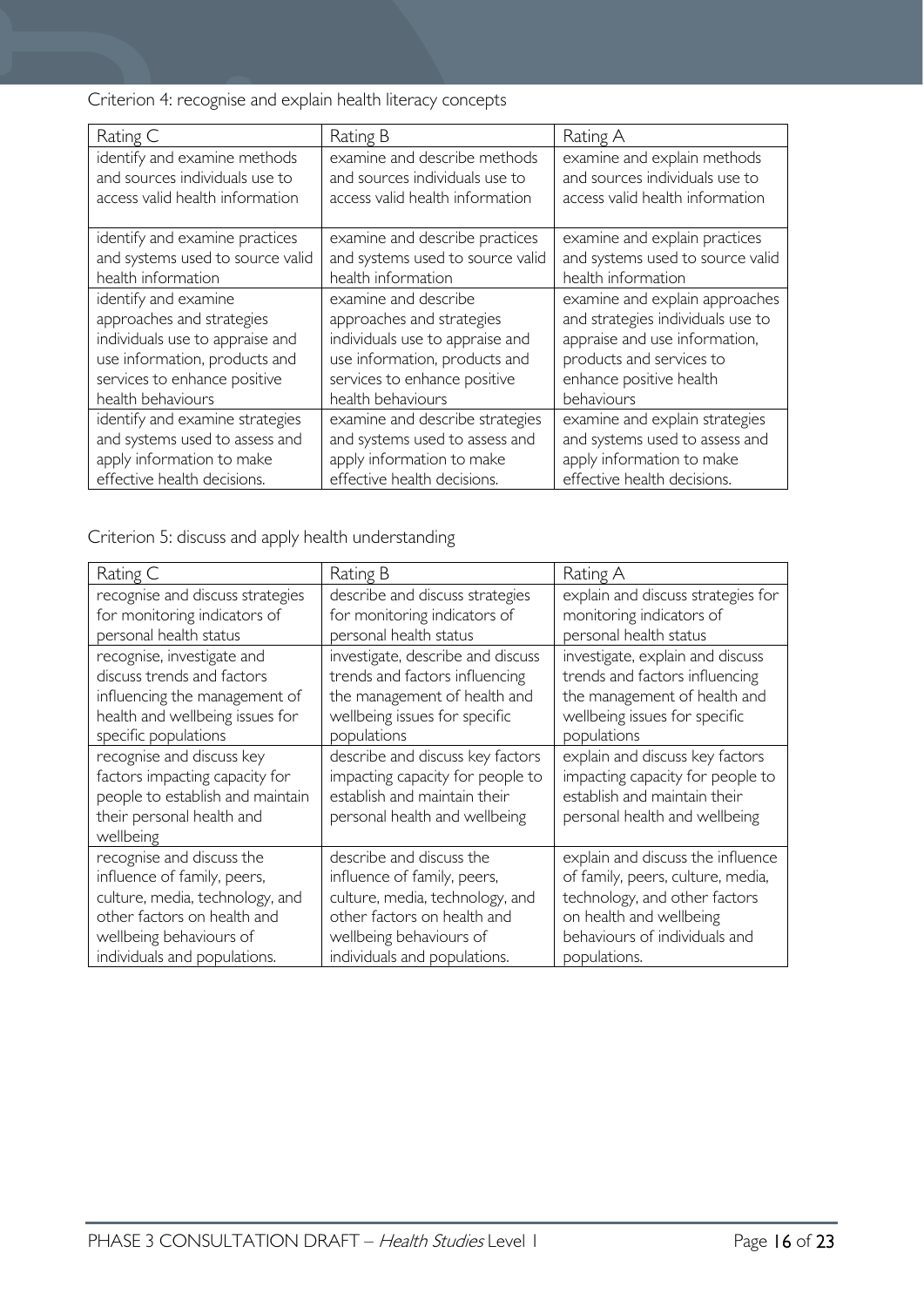Criterion 6: describe and choose health management approaches

| Rating C                         | Rating B                          | Rating A                        |  |
|----------------------------------|-----------------------------------|---------------------------------|--|
| identify and examine key factors | examine and describe key          | examine and explain key factors |  |
| that influence the health of     | factors that influence the health | that influence the health of    |  |
| individuals                      | of individuals                    | individuals                     |  |
| identify and examine key factors | examine and describe key          | examine and explain key factors |  |
| that influence the health of     | factors that influence the health | that influence the health of    |  |
| populations                      | of populations                    | populations                     |  |
| identify and examine impacts of  | examine and describe impacts      | examine and explain impacts of  |  |
| health management approaches     | of health management              | health management approaches    |  |
| on individuals                   | approaches on individuals         | on individuals                  |  |
| identify and examine impacts of  | examine and describe impacts      | examine and explain impacts of  |  |
| health management approaches     | of health management              | health management approaches    |  |
| on populations.                  | approaches on populations.        | on populations.                 |  |

### <span id="page-16-0"></span>Quality Assurance

• This will be determined by TASC at time of accreditation.

# <span id="page-16-1"></span>Qualifications and Award Requirements

The final award will be determined by the Office of Tasmanian Assessment, Standards and Certification from 6 ratings.

The minimum requirements for an award in Health Studies Level 1 are as follows:

EXCEPTIONAL ACHIEVEMENT (EA) 5 'A' ratings, 1 'B' rating

HIGH ACHIEVEMENT (HA) 3 'A' ratings, 2 'B' ratings, 1 'C' rating

COMMENDABLE ACHIEVEMENT (CA) 3 'B' ratings, 3 'C' ratings

SATISFACTORY ACHIEVEMENT (SA) 5 'C' ratings

PRELIMINARY ACHIEVEMENT (PA) 3 'C' ratings

A learner who otherwise achieves the ratings for an SA (Satisfactory Achievement) award but who fails to show any evidence of achievement in one or more criteria ('z' notation) will be issued with a PA (Preliminary Achievement) award.

### <span id="page-16-2"></span>Course Evaluation

• This will be confirmed by time of accreditation.

### <span id="page-16-3"></span>Course Developer

This course has been developed by the Department of Education's Years 9 to 12 Learning Unit in collaboration with Catholic Education Tasmania and Independent Schools Tasmania.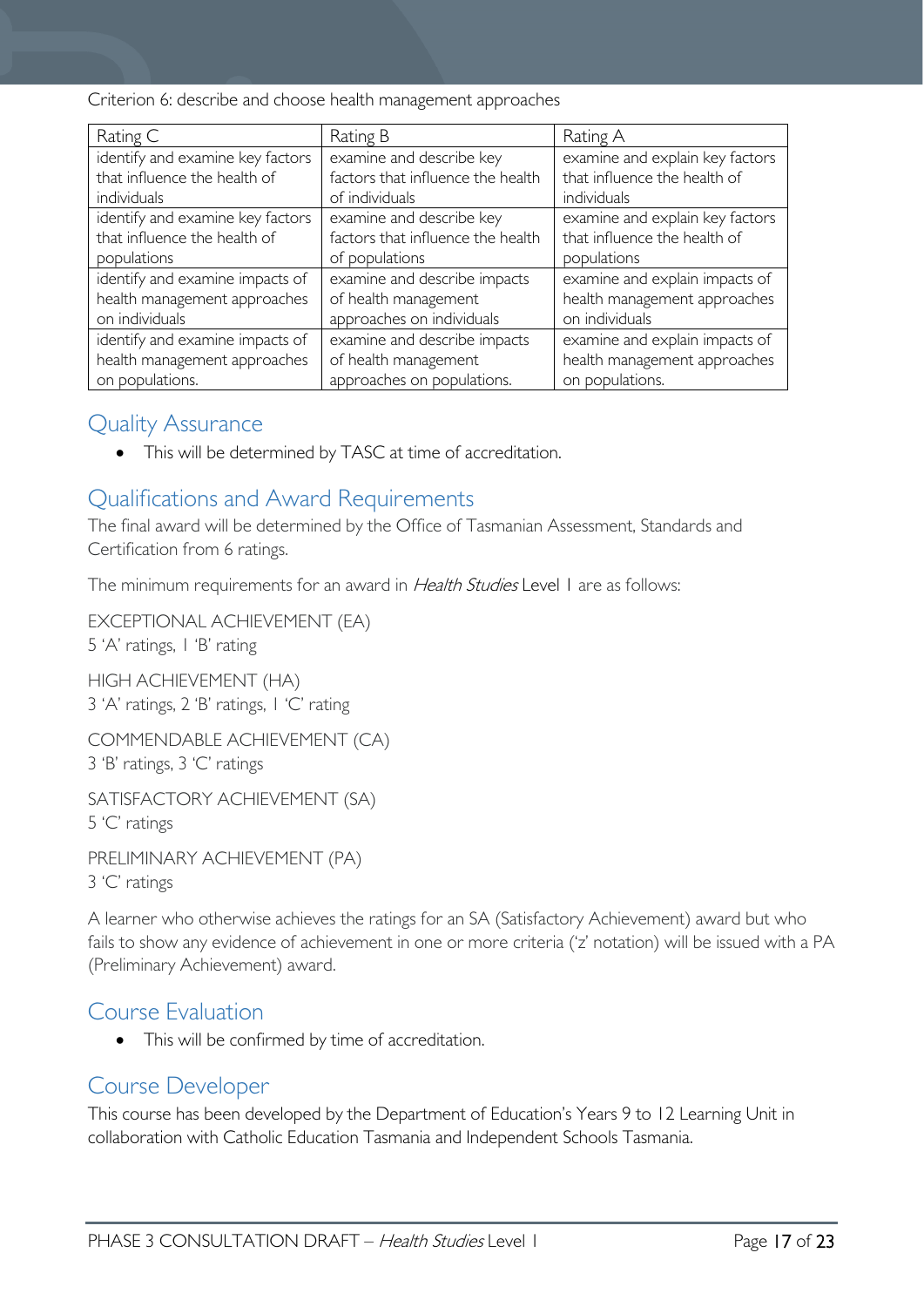<span id="page-17-0"></span>Accreditation and Version History

• Details to be determined by TASC at time of accreditation.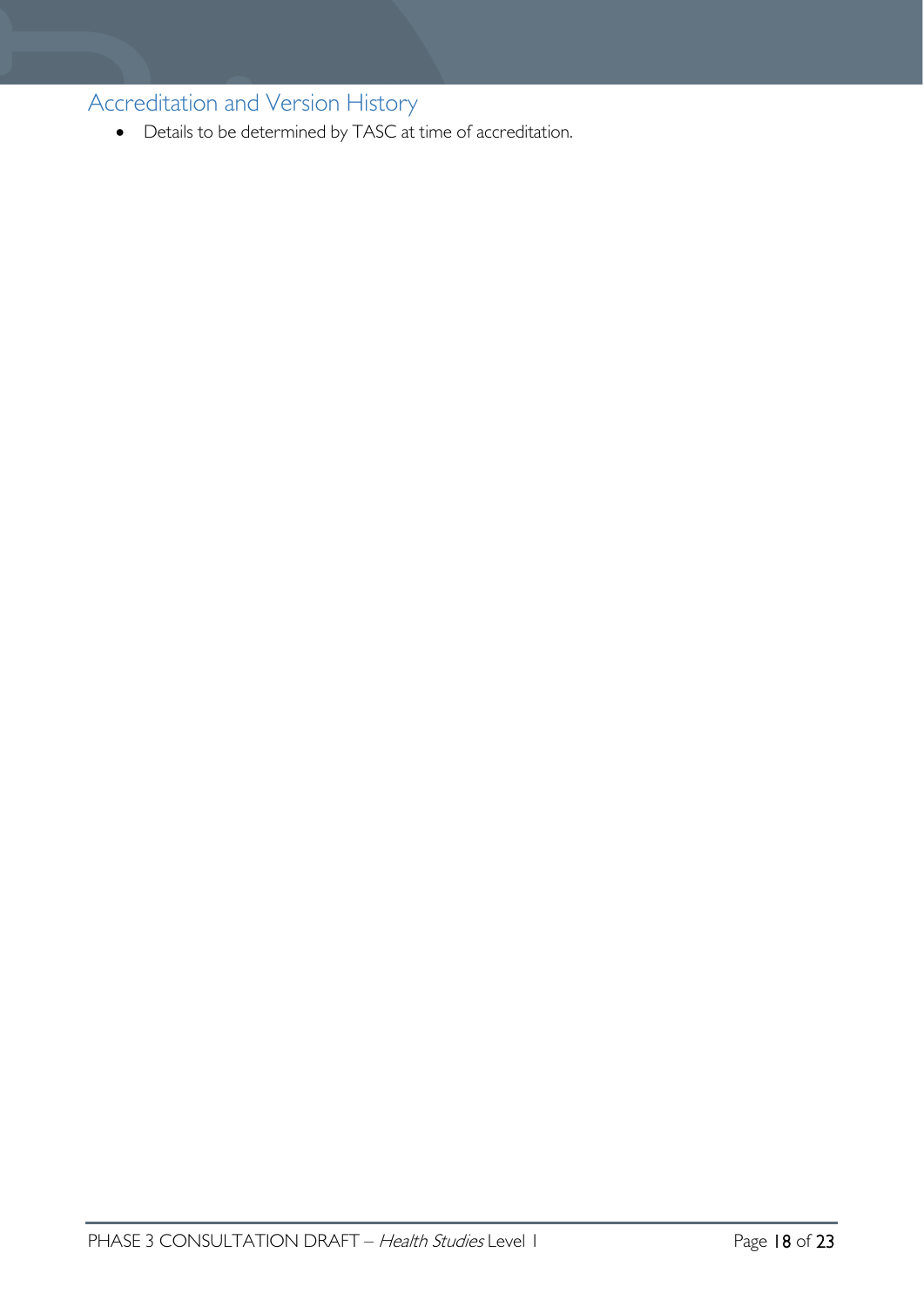# Appendix 1 - Line of Sight



<span id="page-18-0"></span>

| Learning Outcomes                                     | Course Content | Work Requirements | Criteria       | Standards      | General<br>Capabilities (GC)                                      |
|-------------------------------------------------------|----------------|-------------------|----------------|----------------|-------------------------------------------------------------------|
| Communicate effectively.                              | Module 1, 2, 3 | Module 1, 2, 3    | $\mathsf{C}$   | $E$ 1, 2, 3, 4 | GC:<br>$\cdot$ ik $\mathbb{G}$<br>믔<br>$\equiv$<br>င <sub>ာ</sub> |
| Apply inquiry and reflection skills.<br>2.            | Module 1, 2, 3 | Module 1, 2, 3    | C <sub>2</sub> | $E$ 1, 2, 3, 4 | GC:<br>開まで<br>$\equiv$                                            |
| 3.<br>Demonstrate personal and social capability.     | Module 1, 2, 3 | Module 1, 2, 3    | C <sub>3</sub> | $E$ 1, 2, 3, 4 | GC:<br>$K$ G<br>물로<br>≣<br>င့်၁                                   |
| Recognize and explain health literacy concepts.<br>4. | Module I       | Module            | C <sub>4</sub> | $E$ 1, 2, 3, 4 | GC:<br>물물<br>$\cdot$ is $\mathbb{G}$<br>$\equiv$                  |
| 5.<br>Discuss and apply health understanding.         | Module 2       | Module 2          | C <sub>5</sub> | $E$ 1, 2, 3, 4 | GC:<br>뜛<br>C.<br>冒                                               |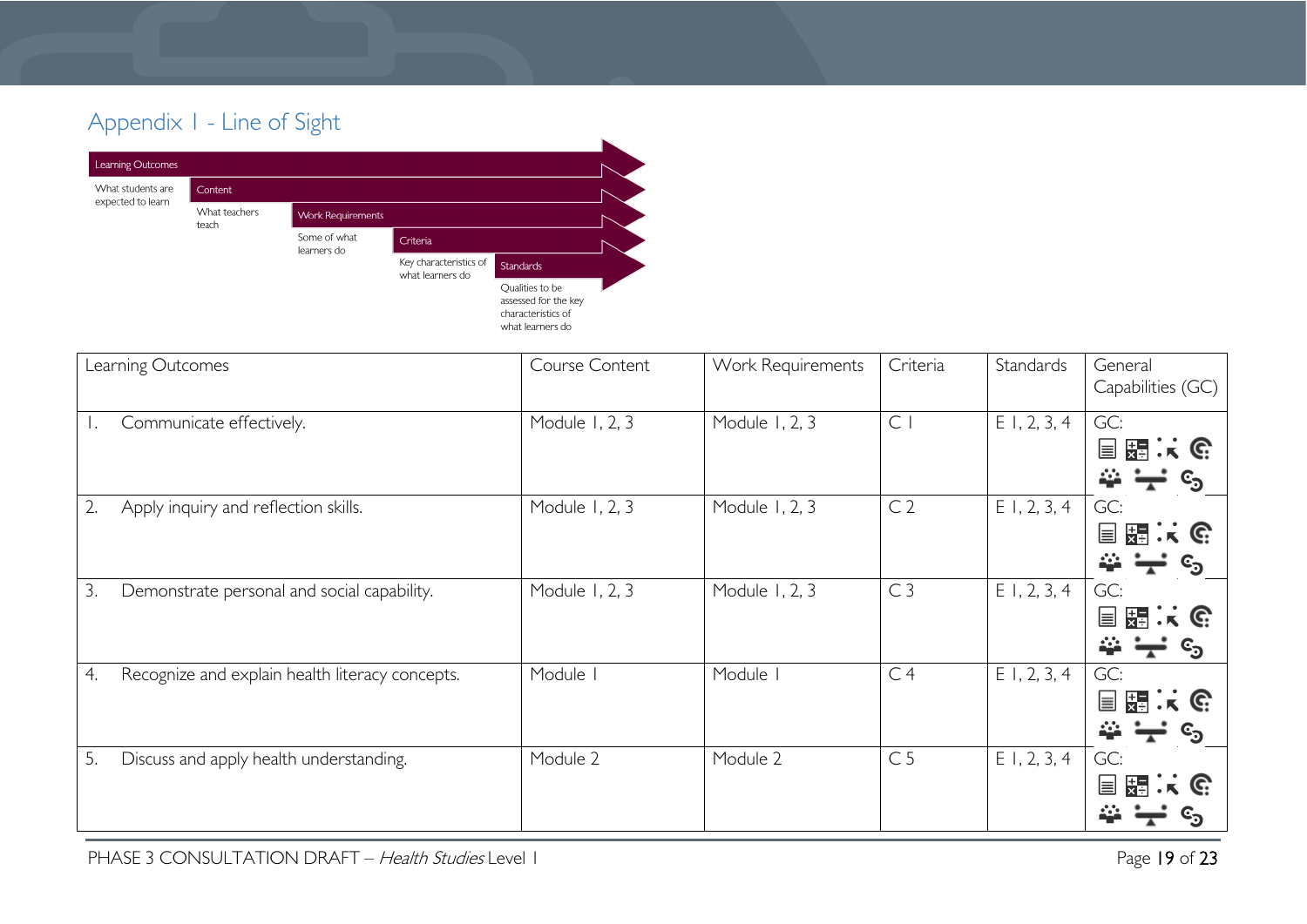| - 6. | Describe and choose health management approaches.   Module 3 | Module <sub>&gt;</sub> | $\overline{\phantom{0}}$<br>しり | $\cdot$ , $\leftarrow$ , $\cup$ , |           |
|------|--------------------------------------------------------------|------------------------|--------------------------------|-----------------------------------|-----------|
|      |                                                              |                        |                                |                                   | 冒霜决<br>C. |
|      |                                                              |                        |                                |                                   |           |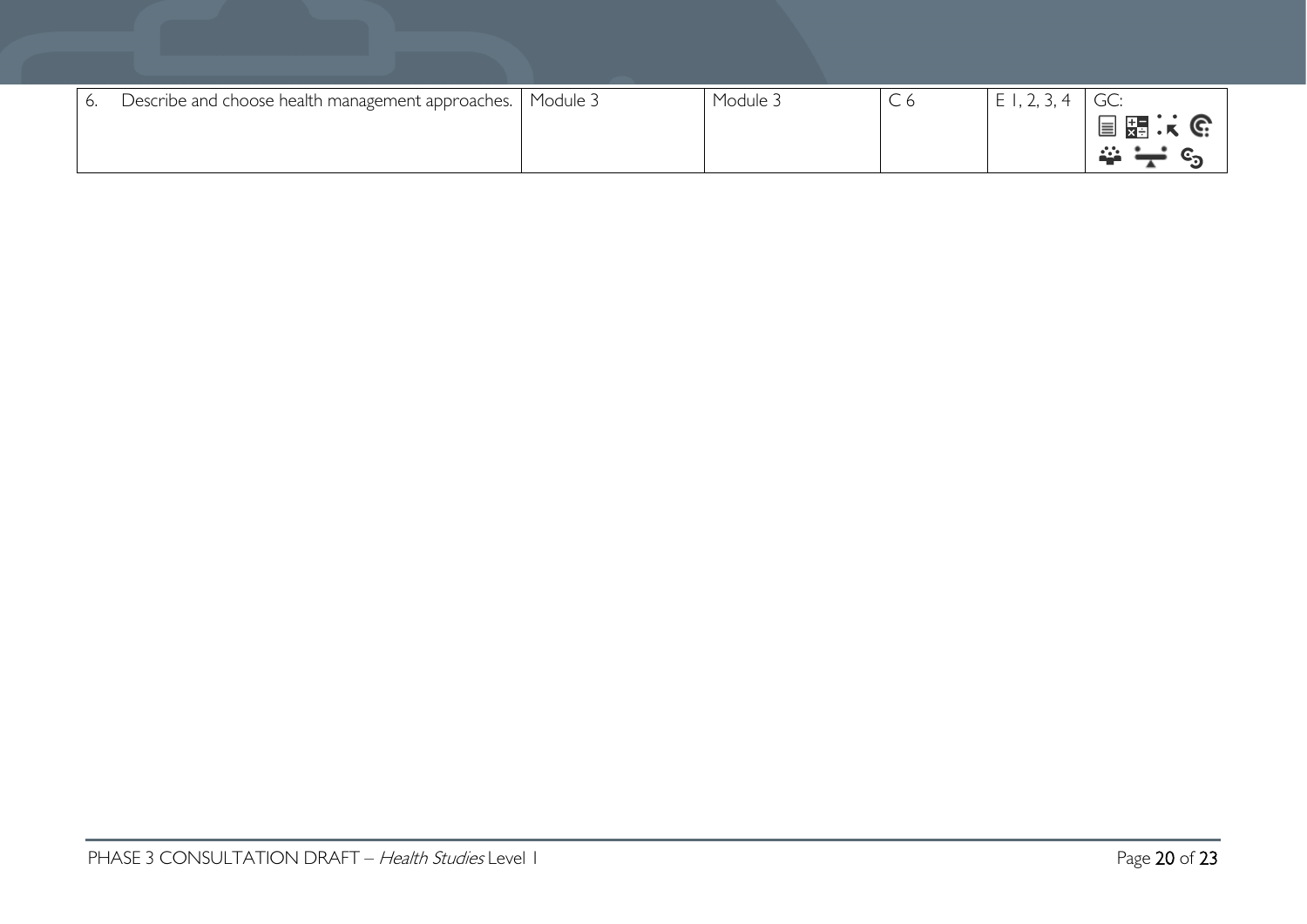# <span id="page-20-0"></span>Appendix 2 - Alignment to Curriculum Frameworks

There are no statements of national standards or frameworks relevant to this course.

# <span id="page-20-1"></span>Appendix 3 - Work Requirements

### <span id="page-20-2"></span>Module 1 Work Requirements Specifications

Focus Area: Personal Futures Title of Work Requirement: Self Awareness Unit Mode /Format: Journal Activity - Reflective Task Learning Outcomes: 1,2,3,4 Description: Journal activity: Personal attributes profile (reflective task) Size: 2-3 hours Timing: 2-3 hours External agencies: nil Relevant Criteria: 1,2,3,4

Focus Area: Personal Futures Title of Work Requirement: Personal and Community Health Support Unit Mode /Format: Folio resource - digital product Learning Outcomes: 1,2,3,4 Description: Journal activity: Personal attributes profile (reflective task) Size: 2-3 hours Timing: 2-4 hours External agencies: nil Relevant Criteria: 1,2,3,4

### <span id="page-20-3"></span>Module 2 Work Requirements Specifications

Focus Area: Personal Futures Title of Work Requirement: Community Health Issues Unit Mode /Format: Reflective project Learning Outcomes: 1,2,3,5 Description: Reflective project - negotiated health issue

- how does it have an impact on you?
- how does it play out for the community using 3 different approaches
- issues for the local community
- resources and costs?
- impacts on families and service provider
- prevention, reduction, and management option

Size: 3-5 hours Timing: 3-5 hours External agencies: nil Relevant Criteria: 1,2,3,5

Focus Area: Personal Futures Title of Work Requirement: Social Connection & Relationships Unit Mode /Format: Reflective Task Learning Outcomes: 1,2,3,5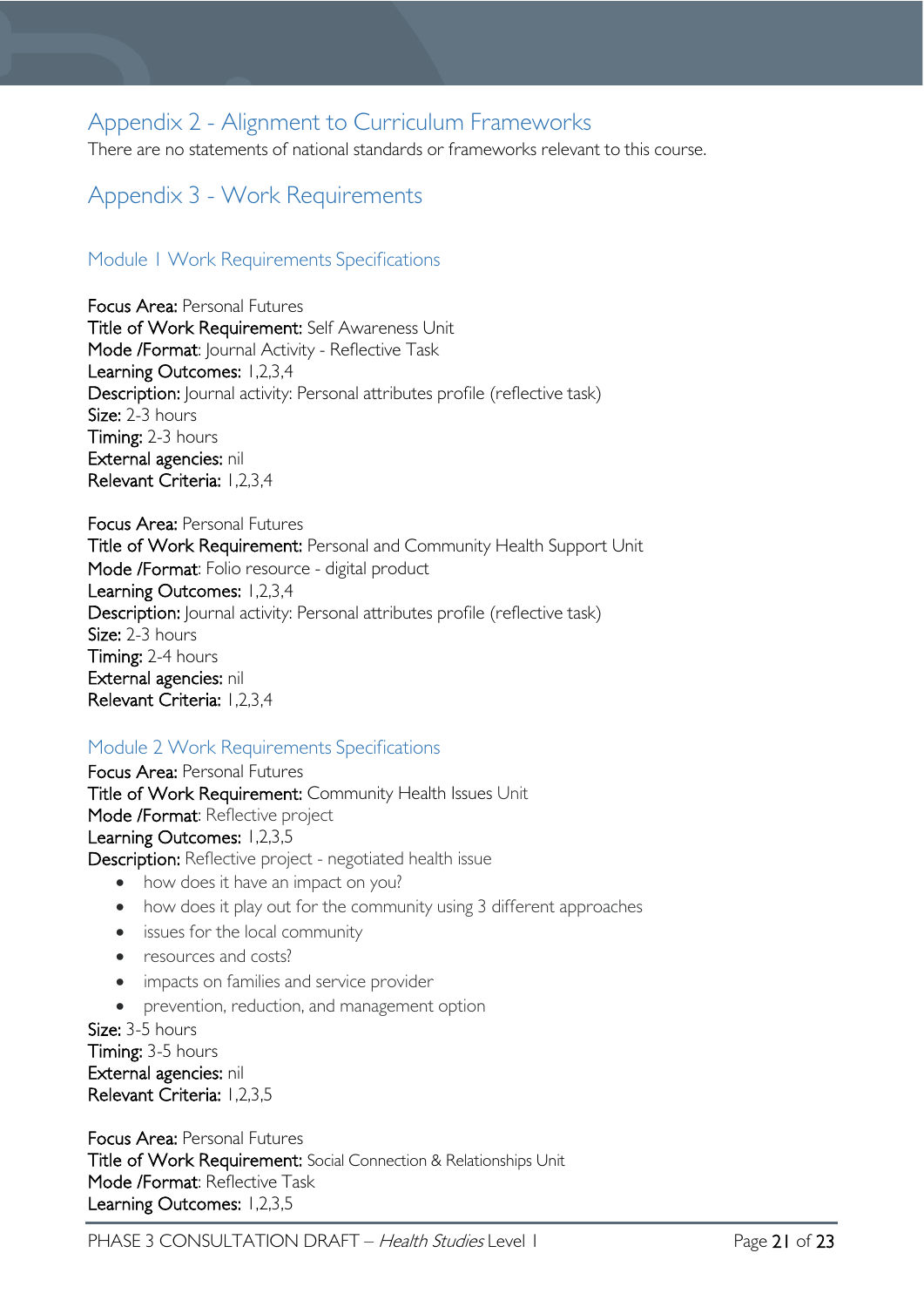Description: - Journal activity: circles and layers - place people you know at appropriate levels Size: 1-2 hours Timing: 1-2 hours External agencies: nil Relevant Criteria: 1,2,3,5

### <span id="page-21-0"></span>Module 3 Work Requirements Specifications

Focus Area: Personal Futures Title of Work Requirement: Change and Resilience Unit Mode /Format: Case Study Project Learning Outcomes: 1,2,3,6 Description: - Selected Role model/example - case study project Size: 3-5hours Timing: 3-5 hours External agencies: nil Relevant Criteria: 1,2,3,6

Focus Area: Personal Futures Title of Work Requirement: Mental Health Unit Mode /Format: Reflective Project Learning Outcomes: 1,2,3,6 Description: - Reflective Project - actions people can take to help build and stay mentally healthy Size: 2-4 hours Timing: 2-4 hours External agencies: nil Relevant Criteria: 1,2,3,6

# <span id="page-21-1"></span>Appendix 4 – General Capabilities and Cross-Curriculum Priorities

Learning across the curriculum content, including the cross-curriculum priorities and general capabilities, assists students to achieve the broad learning outcomes defined in the Alice Springs (Mparntwe) Education Declaration (December 2019).

#### General Capabilities:

The general capabilities play a significant role in the Australian Curriculum in equipping young Australians to live and work successfully in the twenty-first century.

In the Australian Curriculum, capability encompasses knowledge, skills, behaviours and dispositions. Students develop capability when they apply knowledge and skills confidently, effectively and appropriately in complex and changing circumstances, in their learning at school and in their lives outside school.

The general capabilities include:

- Critical and creative thinking  $\mathbb{C}$
- Ethical understanding  $\div$
- Information and communication technology capability  $\cdot \cdot$
- Intercultural understanding •
- Literacy  $\blacksquare$
- Numeracy
- Personal and social capability  $\ddot{\ddot{}}$